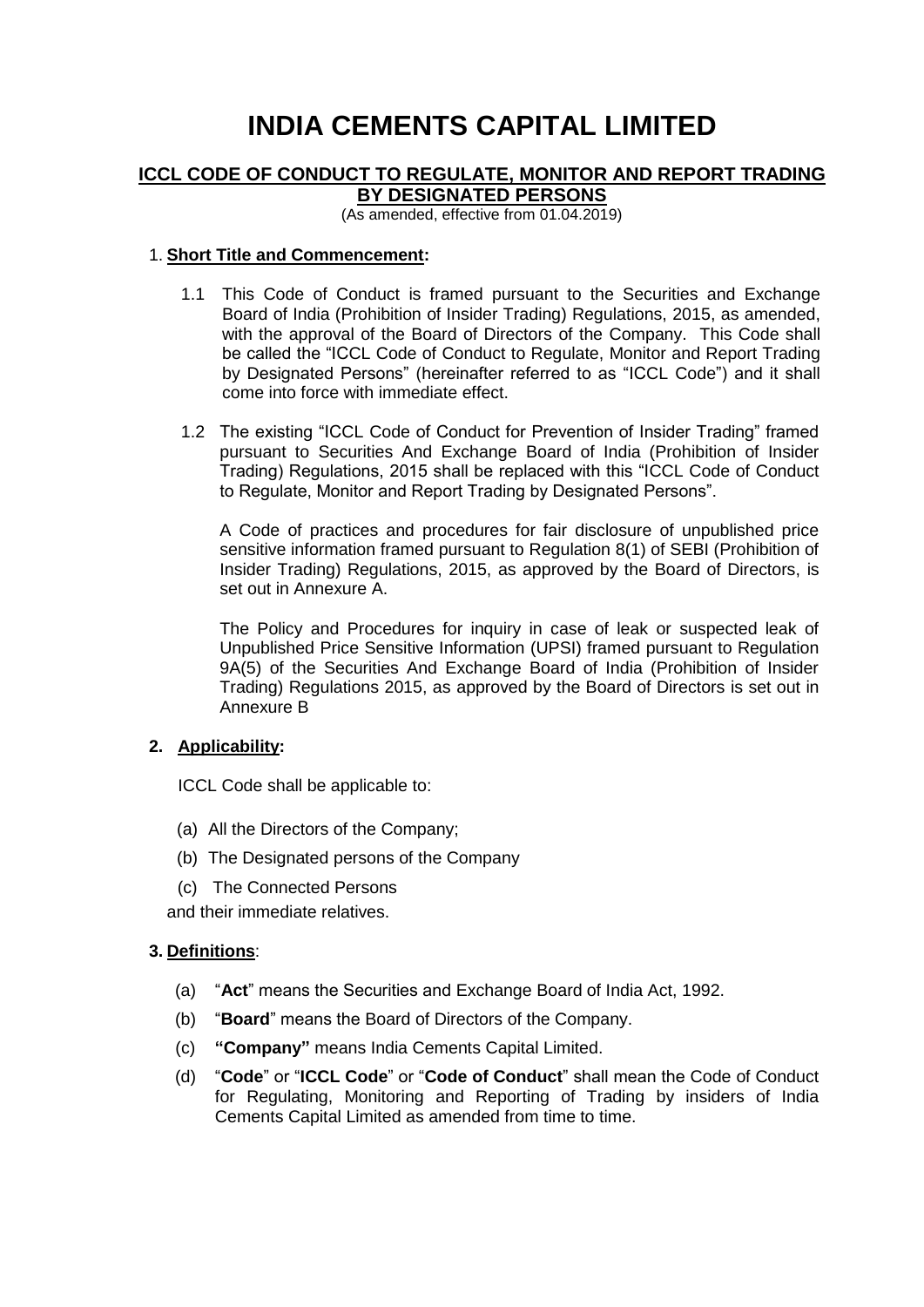#### (e) "**Connected Person**" means:

- (i) any person who is or has during the six months prior to the concerned act been associated with the Company, directly or indirectly, in any capacity including by reason of frequent communication with its officers or by being in any contractual, fiduciary or employment relationship or by being a director, officer or an employee of the Company or holds any position including a professional or business relationship between himself and the Company whether temporary or permanent, that allows such person, directly or indirectly, access to unpublished price sensitive information or is reasonably expected to allow such access.
- (ii) Without prejudice to the generality of the foregoing, the persons falling within the following categories shall be deemed to be connected persons unless the contrary is established:
	- (a) an immediate relative of connected persons specified in clause (i); or
	- (b) a holding Company or associate Company or subsidiary Company; or
	- (c) an intermediary as specified in Section 12 of the Act or an employee or director thereof; or
	- (d) an investment Company, trustee Company, asset management Company or an employee or director thereof; or
	- (e) an official of a stock exchange or of clearing house or corporation; or
	- (f) a member of board of trustees of a mutual fund or a member of the Board of Directors of the asset management Company of a mutual fund or is an employee thereof; or
	- (g) a member of the Board of Directors or an employee, of a public financial institution as defined in section 2 (72) of the Companies Act, 2013; or
	- (h) an official or an employee of a self-regulatory organization recognized or authorized by the Board; or
	- (i) a banker of the Company; or
	- (j) a concern, firm, trust, hindu undivided family, Company or association of persons wherein a director of the Company or his immediate relative or banker of the Company, has more than ten per cent, of the holding or interest.
- (f) "**Designated Person(s)**" shall include:
	- (i) The promoters of the Company;
	- (ii) Directors of the Company;
	- (iii) Key Managerial Personnel as defined under Section 2(51) of the Companies Act, 2013;
	- (iv) Presidents, including Vice Presidents, Senior General Managers, General Managers, Asst. General Managers, Senior Managers wherever they are located and all employees and support staff in Finance and Accounts Departments;
	- (v) All employees and support staff in the Departments located at the Company's Registered / Branch Office at Chennai;
	- (vi) Auditors of the Company;
	- (vii) Key Managerial Personnel of the material subsidiary of the Company;
	- (viii) Employees of material subsidiaries designated on the basis of their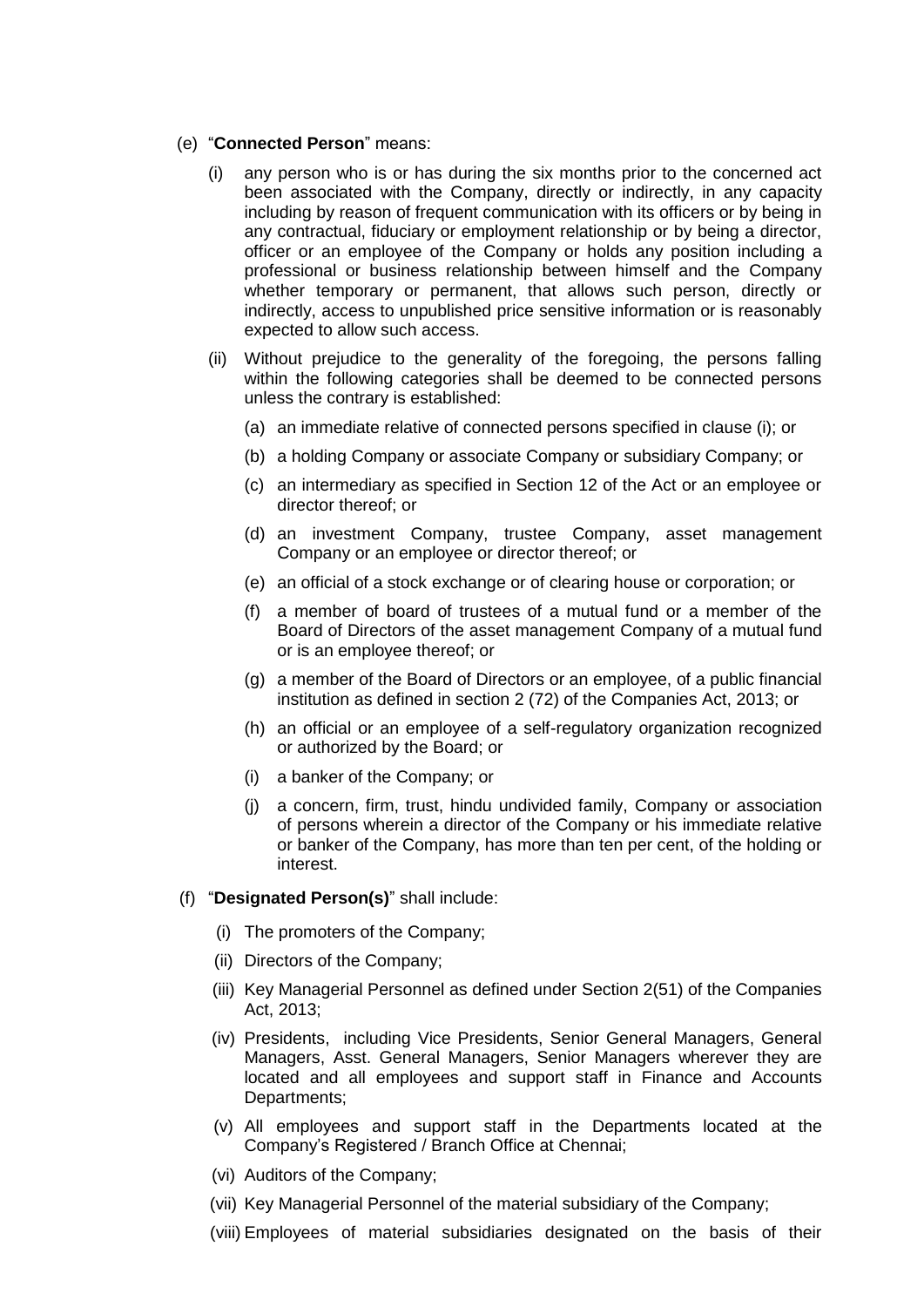functional role or access to unpublished price sensitive information in the organization by their Board of Directors;

- (ix) The Connected Persons;
- (x) Immediate Relatives of SI.No.3(f)(i) to  $3(f)(x)$ ; and
- (xi) Such other employee(s) / person(s) as identified by the Compliance Officer, in consultation with the Board of Directors, in line with the objectives of the Code.
- (g) **"Generally available Information"** means information that is accessible to the public on a non-discriminatory basis.
- (h) **"Immediate Relative"** means a spouse of a person, and includes parent, sibling and child of such person or of the spouse, any of whom is either dependent financially on such person, or consults such person in taking decisions relating to trading in securities
- (i) "**Insider**" means any person who is,
	- (i) a connected person; or
	- (ii) in possession of or having access to unpublished price sensitive information.
- (j) "**Insider Trading Regulations**" means Securities and Exchange Board of India (Prohibition of Insider Trading) Regulations, 2015, as amended.
- (k) **"Legitimate purpose"** shall include sharing of unpublished price sensitive information in the ordinary course of business by an insider with partners, collaborators, lenders, customers, suppliers, merchant bankers, legal advisors, auditors, insolvency professionals or other advisors or consultants, provided that such sharing has not been carried out to evade or circumvent the prohibitions of these regulations;
- (l) **"Promoter"** shall have the meaning assigned to it under the Securities and Exchange Board of India (Issue of Capital and Disclosure Requirements) Regulations, 2018 or any modification thereof;

"**promoter group**" shall have the meaning assigned to it under the Securities and Exchange Board of India (Issue of Capital and Disclosure Requirements) Regulations, 2018 or any modification thereof;

- (m) **"Securities"** shall have the meaning assigned to it under the Securities Contracts (Regulation) Act, 1956 (42 of 1956) or any modification thereof except units of a mutual fund;
- (n) **"Takeover regulations"** means the Securities and Exchange Board of India (Substantial Acquisition of Shares and Takeovers) Regulations, 2011 and any amendments thereto;
- (o) "**Trading**" means and includes subscribing, buying, selling, dealing, or agreeing to subscribe, buy, sell, deal in any securities, and "trade" shall be construed accordingly.
- (p) "**Trading day**" means a day on which the recognized stock exchanges are open for trading;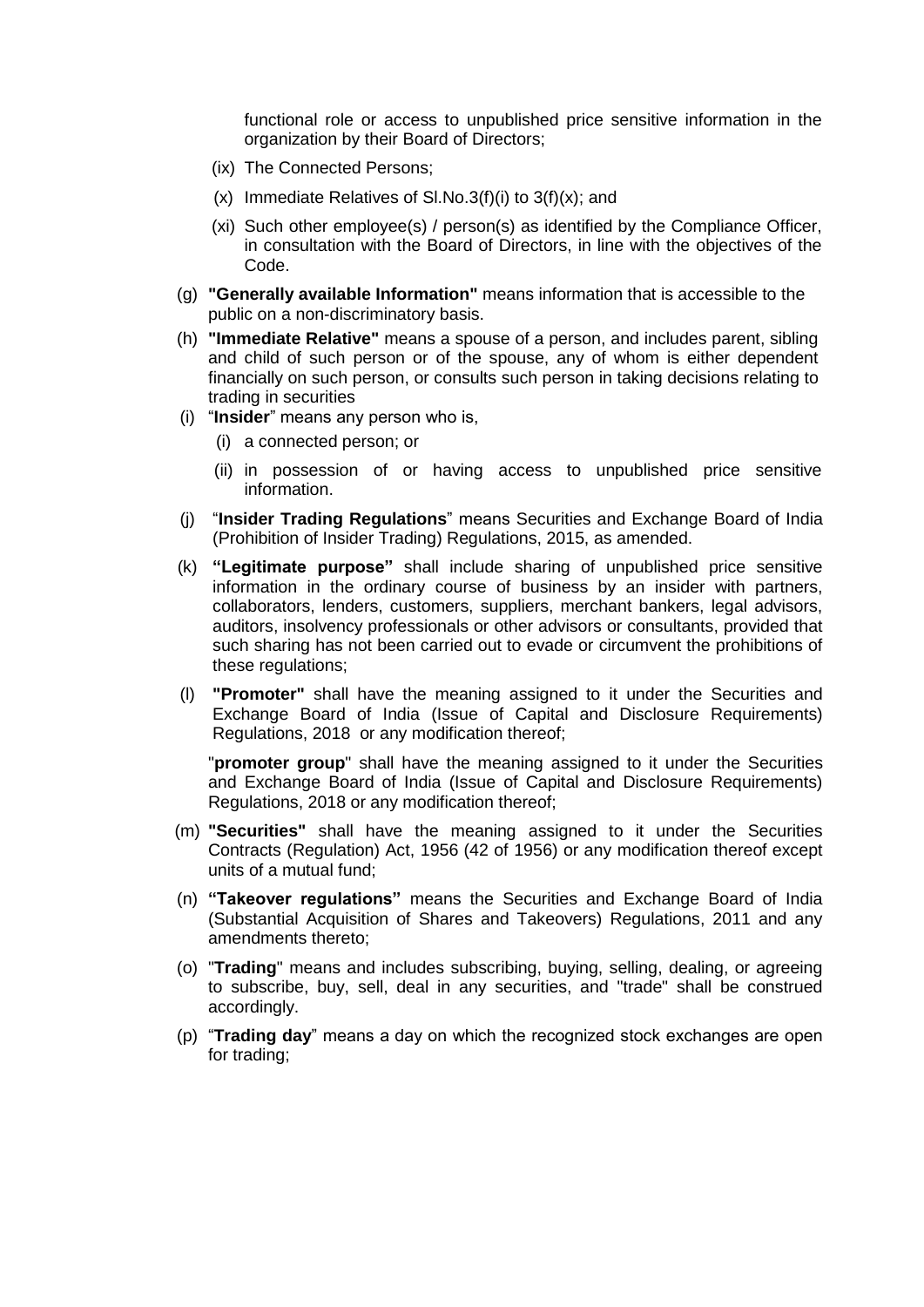- (q) "**Unpublished Price Sensitive Information" (UPSI)** means any information relating to the Company or its securities, directly or indirectly, that is not generally available which upon becoming generally available, is likely to materially affect the price of the securities and shall, ordinarily including but not restricted to, information relating to the following:
	- i. financial results;
	- ii. dividends;
	- iii. change in capital structure;
	- iv. mergers, de-mergers, acquisitions, delisting, disposals and expansion of business and such other transactions;
	- v. changes in key managerial personnel and
	- vi. any other matters that may be decided by the Board.
- (r) Words and expressions used and not defined in this Code but defined in the Securities and Exchange Board of India Act, 1992 (15 of 1992), the Securities Contracts (Regulation) Act, 1956 (42 of 1956), the Depositories Act, 1996 (22 of 1996) or the Companies Act, 2013 (18 of 2013) and Rules and Regulations made thereunder shall have the meanings respectively assigned to them in those legislation.

### **4. Compliance Officer:**

- 4.1 The Company Secretary has been appointed as the Compliance Officer for the purposes of this Code and the Insider Trading Regulations who shall report to the Board of Directors of the Company.
- 4.2 The Compliance Officer shall be responsible for compliance of policies, procedures, maintenance of records, monitoring adherence to the Rules for the preservation of "Unpublished Price Sensitive Information", pre-clearing of Designated Persons' trades, monitoring of trades and the implementation of the ICCL Code under the overall supervision of the Board of Directors of the Company.
- 4.3 The Compliance Officer shall maintain a record of the insiders and Designated Persons and any changes made therein.
- 4.4 The Compliance Officer shall report on insider trading to the Board of Directors of the Company and in particular, shall provide reports to the Chairman of the Audit Committee, if any, or to the Chairman of the Board of Directors at such frequency as may be stipulated by the Board of Directors, but not less than once in a year.
- 4.5 The Compliance Officer shall assist all the Designated Persons in addressing any clarifications regarding Insider Trading Regulations and ICCL Code.

#### **5. Preservation of "Price Sensitive Information":**

All information shall be handled on a need-to-know basis and no unpublished price sensitive information shall be communicated to any person, including other insiders, except in furtherance of the legitimate purposes, performance of duties or discharge of legal obligations.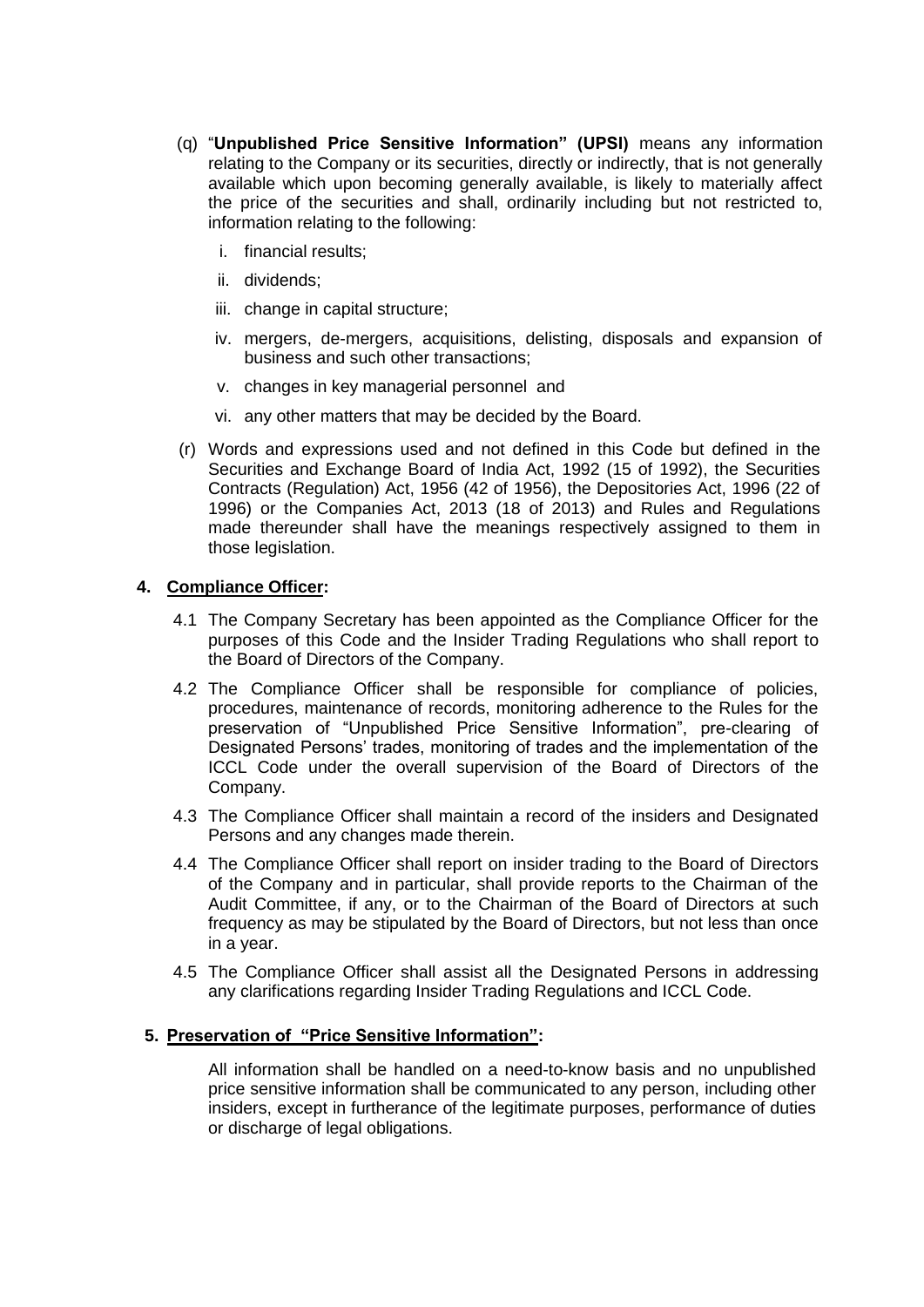In other words, Unpublished Price Sensitive Information (UPSI) should be disclosed only to those who need the information to discharge their duties and whose possession of such information will not give rise to a conflict of interest or appearance of misuse of the information. All non-public unpublished information directly received by any employee should immediately be reported to the Head of the Department.

### 5.1 **Communication or procurement of UPSI:**

No insider shall communicate, provide, or allow access to any unpublished price sensitive information, relating to the Company or securities listed or proposed to be listed, to any person including other insiders except where such communication is in furtherance of legitimate purposes, performance of duties or discharge of legal obligations.

No person shall procure from or cause the communication by any insider of unpublished price sensitive information, relating to the Company or securities listed or proposed to be listed except in furtherance of legitimate purposes, performance of duties or discharge of legal obligations.

- 5.2 Unpublished price sensitive information may be communicated, provided, allowed access to or procured in connection with a transaction which would:
	- ❖ entail an obligation to make an open offer under the takeover Regulations where the Board of Directors of the Company is of informed opinion that sharing of such information is in the best interests of the Company;
	- ❖ not attract the obligation to make an open offer under the takeover Regulations but where the Board of Directors of the Company is of informed opinion that sharing of such information is in the best interests of the Company and the information that constitute unpublished price sensitive information is disseminated to be made generally available at least two trading days prior to the proposed transaction being effected in such form as the Board of Directors may determine to be adequate and fair to cover all relevant and material facts.
- 5.3 The Board of Directors shall require the parties to execute agreements to contract confidentiality and non-disclosure obligations on the part of such parties and such parties shall keep information so received under Clause 5.1 confidential, except for the purpose of Clause 5.2 and shall not otherwise trade in securities of the Company when in possession of unpublished price sensitive information

### 5.4 **Digital Data Base:**

The Board of Directors shall ensure that a structured digital database is maintained containing the names of such persons or entities as the case may be with whom information is shared under this Code along with the Permanent Account Number or any other identifier authorized by law where Permanent Account Number is not available. Such databases shall be maintained with adequate internal controls and checks such as time stamping and audit trails to ensure non-tampering of the database.

### 5.5 **Limited Access to Confidential Information:**

Files containing confidential information shall be kept secure. System files must have adequate security of login and password, etc.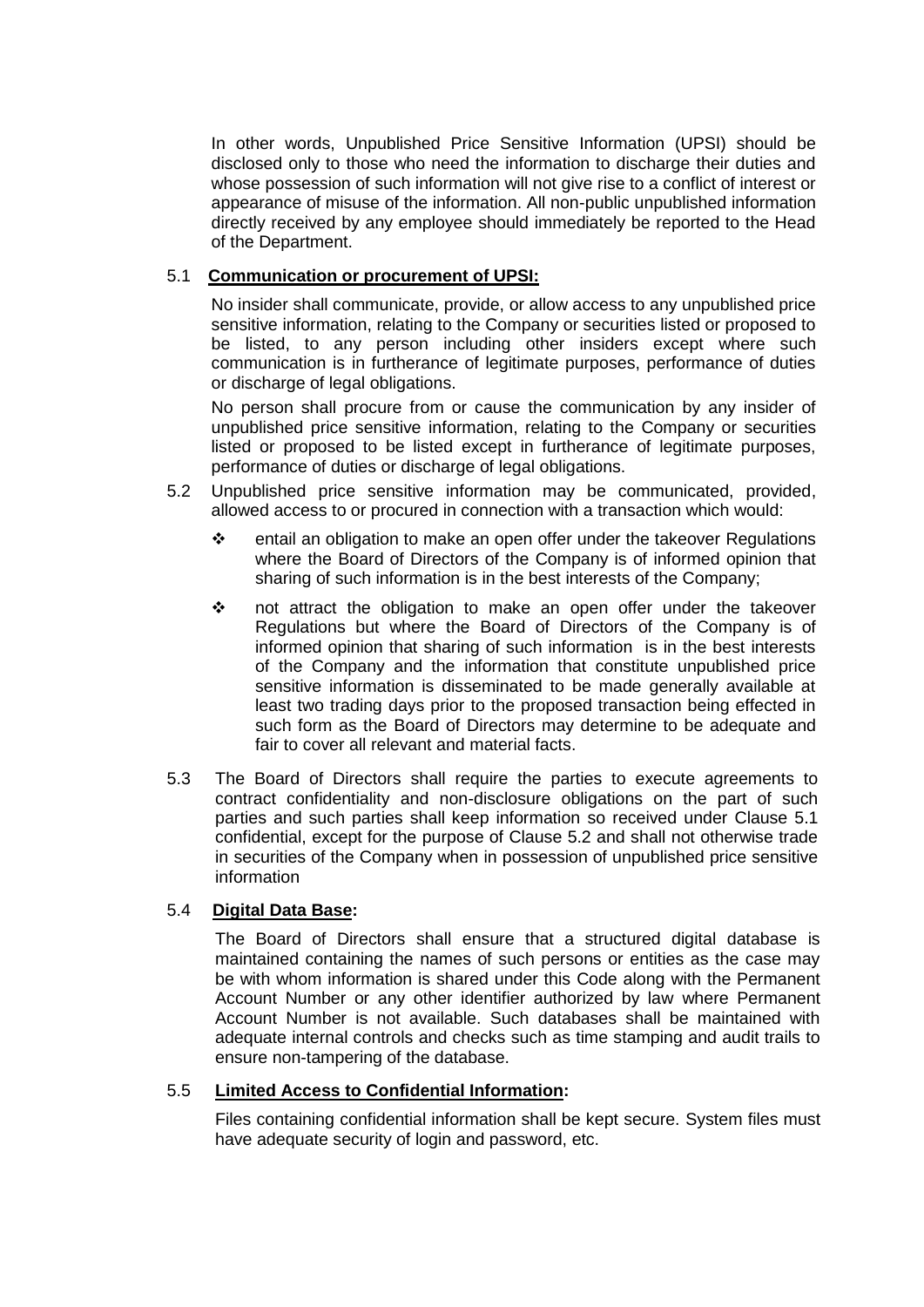### **6. Prevention of Misuse of Unpublished Price Sensitive Information:**

6.1 All the Designated Persons shall be subject to trading restrictions as enumerated below:

### 6.2 **Trading Window:**

All designated persons shall be governed by the Code of Conduct governing dealing in securities. Designated persons may execute trades subject to compliance with this Code. Toward this end, a notional trading window shall be used as an instrument of monitoring trading by the designated persons.

### 6.3 **Closing of Trading Window:**

6.3.1 The trading window shall be closed from the end of every quarter till 48 hours after the declaration of financial results

The trading window shall also be closed when the Compliance Officer determines that a designated person(s) can reasonably be expected to have possession of unpublished price sensitive information.

6.3.2 Trading at the time of Closure of Trading Window:

During closure of trading window, Designated Persons shall not trade in the securities of the Company.

- 6.3.3 The Trading Window shall be, inter alia, closed at the time of:
	- a. Declaration of Financial Results (quarterly, half-yearly and annual).
	- b. Declaration of Dividends (interim and final).
	- c. Issue of Securities by way of public/rights/bonus etc.
	- d. Any major expansion plans or execution of new projects.
	- e. Amalgamation, mergers, takeovers and buy-back.
	- f. Disposal of whole or substantially whole of the undertaking.
	- g. Any changes in policies, plans or operations of the Company.
	- h. Any other purpose, as may be decided by the Board of Directors
- 6.3.4 All designated persons and any person having contractual or fiduciary relation with the Company, such as auditors, accountancy firms, law firms, analysts, consultants etc., assisting or advising the Company, shall conduct all their dealings in the securities of the Company only in a valid Trading Window and shall not deal in any transaction involving the purchase or sale of the Company's securities during the periods when trading window is closed, as referred to in Para 6.3.3 or during any other period as may be specified by the Company through Compliance Officer from time to time.
- 6.3.5 In case of ESOSs, exercise of option may be allowed in the period when the Trading Window is closed. However, sale of shares allotted on exercise of ESOSs shall not be allowed when Trading Window is closed.

### 6.3.6 **Opening of Trading Window:**

After taking into account various factors including UPSI in question becoming generally available and being capable of assimilation by the market, the Compliance Officer shall determine timing of re-opening of the trading window however in any event it shall be 48 hours after the information becomes generally available.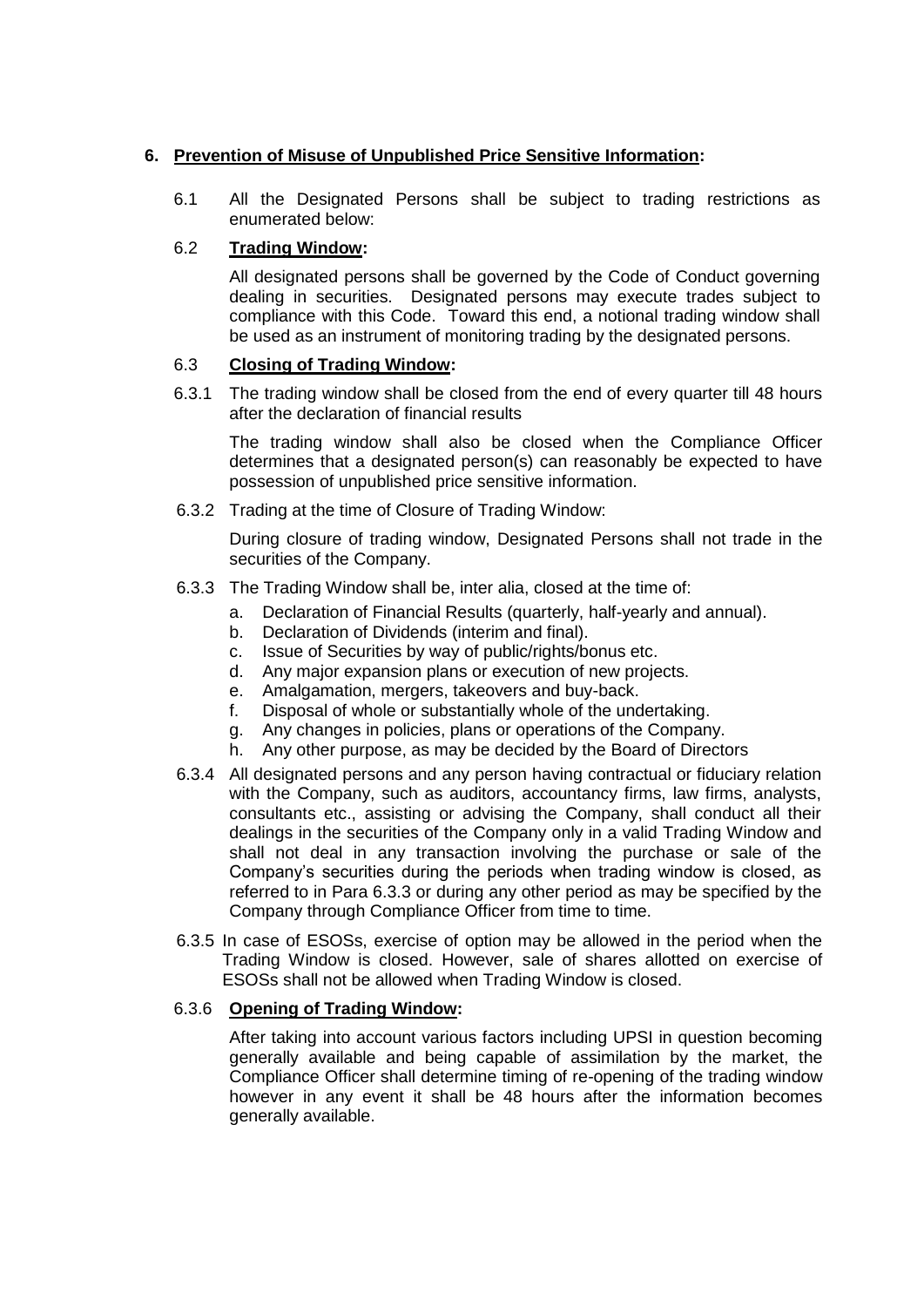### 6.4 **Pre-Clearance of Trades :**

- 6.4.1 All designated persons who intend to deal in the securities of the Company when the trading window is open and the value of the securities proposed to be traded is above Rs.10 lakhs should obtain pre-clearance of the transactions from the Compliance Officer as per the pre-dealing procedure as described hereunder. No designated person shall apply for pre-clearance of any proposed trade if such designated person is in possession of unpublished price sensitive information even if the trading window is not closed.
- 6.4.2 An Application may be made to the Compliance Officer as per the Format given in the Annexure–I.

\*{For the purpose of arriving at the Market value of the shares, the material date shall be the date mentioned by the applicant in the application to the Compliance Officer (Annexure-I)}

- 6.4.3 An Undertaking, as per Annexure-II, shall be executed in favour of the Company by such designated persons.
- 6.4.4 The Compliance Officer issues pre-clearance approval as per Annexure-III.

### **7. Other Restrictions :**

- 7.1 All designated persons shall execute their Order in respect of securities of the Company within 7 trading days after the approval of pre-clearance is given. They shall file within 2 (two) days of the execution of the deal, the details of such deal with the Compliance Officer in the prescribed form in Annexure IV (Form C of Securities and Exchange Board of India (Prohibition of Insider Trading) Regulations, 2015). If the Order is not executed within 7 trading days after the approval is given, the designated persons must inform the Company and get the transaction pre-cleared again.
- 7.2 All designated persons who buy or sell any number of shares of the Company, shall not enter into an opposite transaction i.e., sell or buy any number of shares during the next six months following the prior transaction. All designated persons shall also not take positions in derivative transactions in the shares of the Company at any time. If contra trade is executed, inadvertently or otherwise, in violation of such a restriction, the profits from such trade shall be liable to be disgorged for remittance to the Securities and Exchange Board of India for credit to the Investor Protection and Education Fund. In the case of subscription in the primary market (initial public offers), the above mentioned entities shall hold their investments for a minimum period of 30 days. The holding period would commence when the securities are actually allotted.

However this clause shall not be applicable for trades pursuant to exercise of stock options.

7.3 In case the sale of securities is necessitated by any valid reasons, the holding period may be waived by the Compliance Officer after recording in writing his/her reasons in this regard with the approval of the CEO.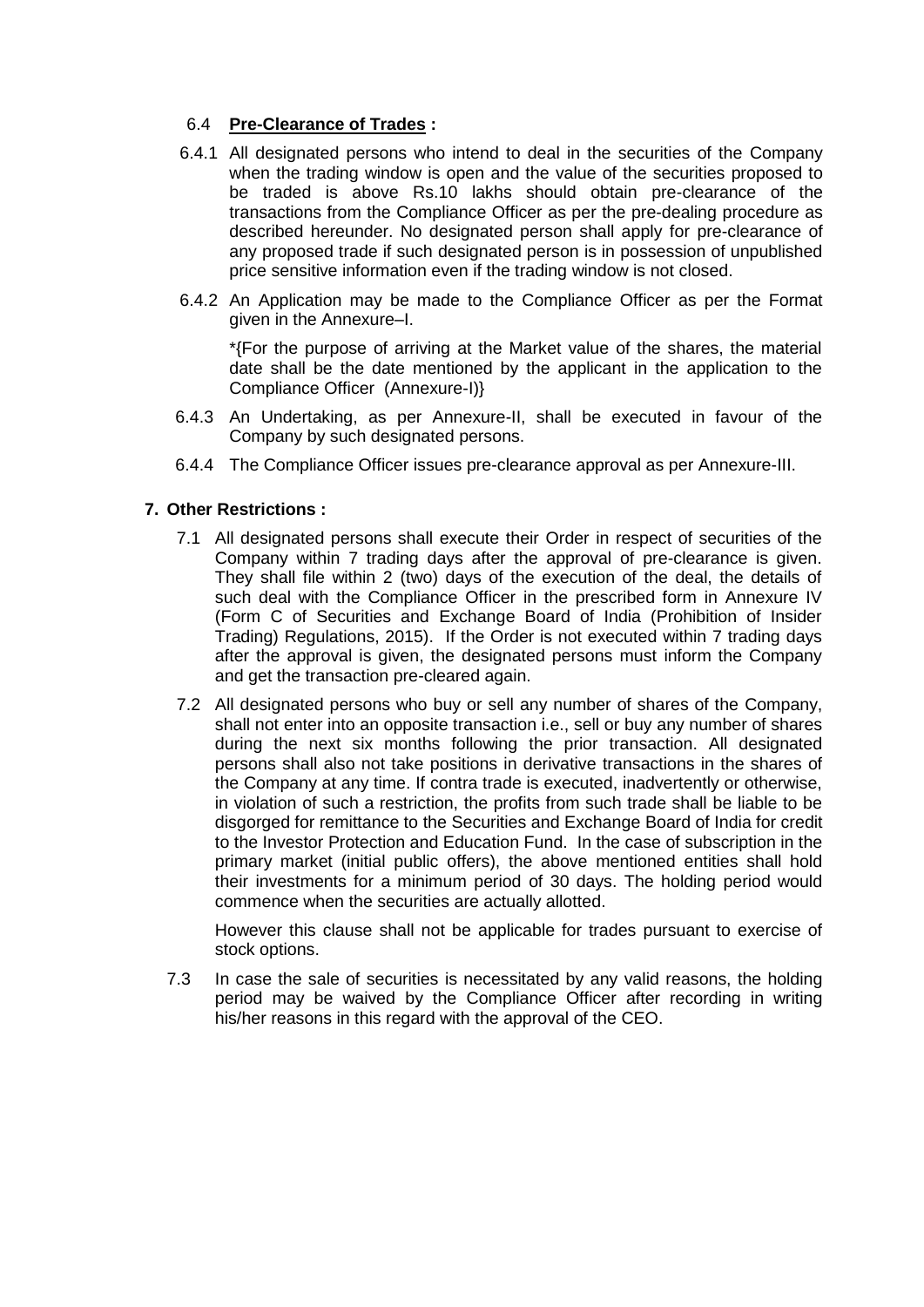### **8. Reporting Requirements for Transaction in Securities:**

### 8.1 **Initial Disclosure:**

Every person on appointment as a key managerial personnel or a director of the Company or upon becoming a promoter or member of the promoter group shall disclose within 7 days of appointment or becoming a promoter, the number of shares or voting rights held and positions taken in derivatives as on the date of appointment or becoming a promoter, in Annexure-V (Form-B of Securities and Exchange Board of India (Prohibition of Insider Trading) Regulations, 2015) to the Company.

### 8.2 **Continual Disclosure:**

Every promoter, member of the promoter group, designated person and director of the Company shall disclose to the Company, in Annexure-IV (Form C of Securities and Exchange Board of India (Prohibition of Insider Trading) Regulations, 2015), the number of such securities acquired or disposed of include trading in derivatives of securities and the traded value of the derivatives, within 2 trading days of such transaction if the value of the securities traded, whether in one transaction or a series of transactions over any calendar quarter, aggregates to a traded value in excess of Rs.10 lakhs.

### 8.3 **Disclosure by other connected person:**

The other connected person or class of connected persons may require to make disclosures of holdings and trading in securities of the Company in Annexure VI (**Form D** of Securities and Exchange Board of India (Prohibition of Insider Trading) Regulations, 2015), and at such frequency as may be determined by the Compliance Officer.

8.4 The Compliance Officer shall maintain records of all the declarations in the appropriate form given by Designated Persons for a minimum period of five years.

### **9. Trading when in possession of unpublished price sensitive information:**

9.1 Subject to the provisions of SEBI (Prohibition of Insider Trading) Regulations, 2015, no insider shall either on his own behalf or on behalf of any other person, trade in securities of the Company that are listed or proposed to be listed on any stock exchange when in possession of any unpublished price sensitive information.

Explanation – When a person who has traded in securities has been in possession of unpublished price sensitive information, his trades would be presumed to have been motivated by the knowledge and awareness of such information in his possession.

Provided that the insider may prove his innocence by demonstrating the circumstances including the following: –

(i) the transaction is an off-market inter-se transfer between insiders who were in possession of the same unpublished price sensitive information without being in breach of Clause 5 and both parties had made a conscious and informed trade decision.

Provided that such unpublished price sensitive information was not obtained under sub-clause (2) of Clause 5 of this Code.

Provided further that such off-market trades shall be reported by the insiders to the Company within two working days. Every Company shall notify the particulars of such trades to the stock exchange on which the securities are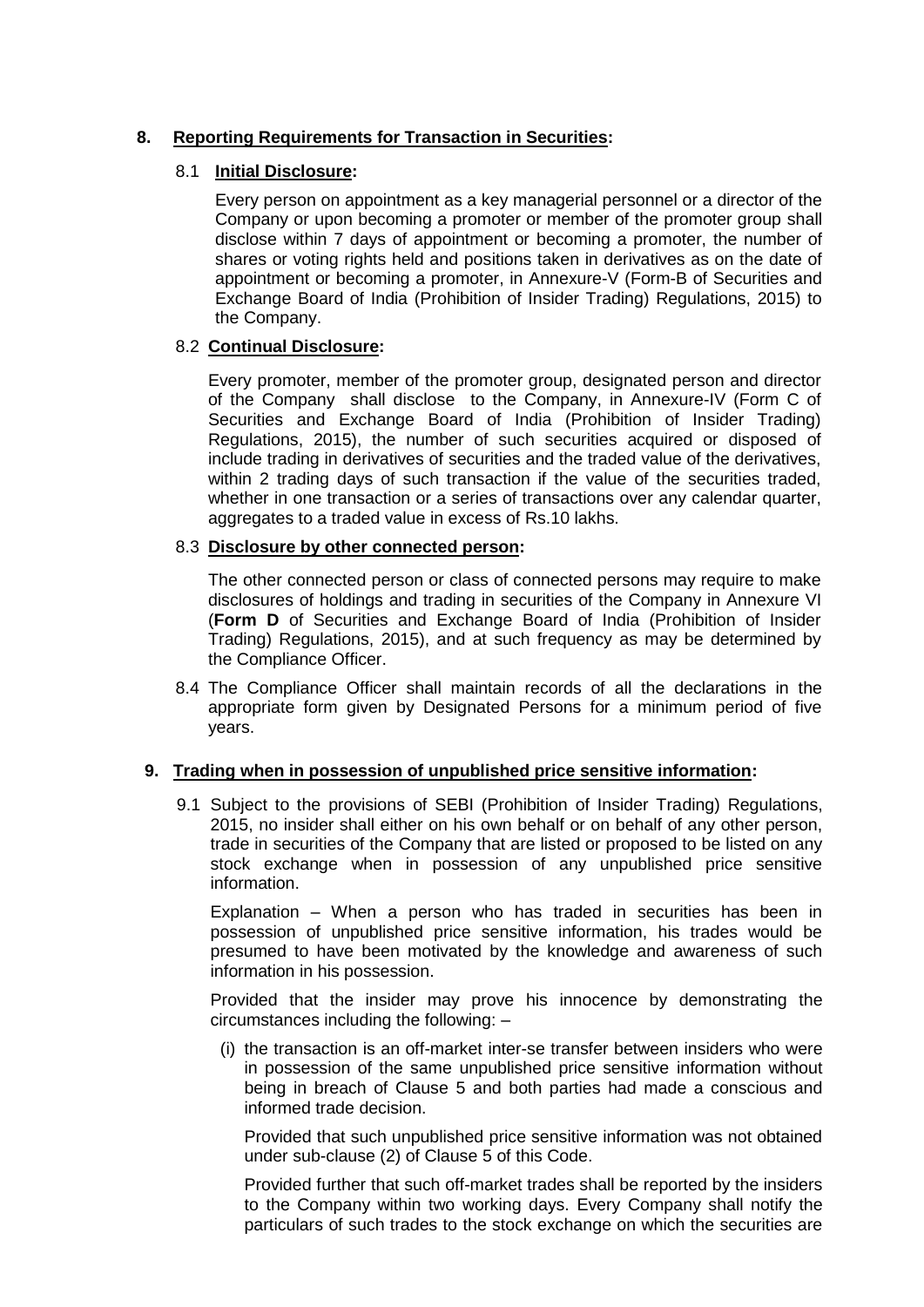listed within two trading days from receipt of the disclosure or from becoming aware of such information.;

(ii) the transaction was carried out through the block deal window mechanism between persons who were in possession of the unpublished price sensitive information without being in breach of Clause 5 and both parties had made a conscious and informed trade decision;

Provided that such unpublished price sensitive information was not obtained by either person under sub-clause (2) of Clause 5 of this Code.

- (iii) the transaction in question was carried out pursuant to a statutory or regulatory obligation to carry out a bona fide transaction.
- (iv) the transaction in question was undertaken pursuant to the exercise of stock options in respect of which the exercise price was pre-determined in compliance with applicable regulations.
- (v) in the case of non-individual insiders:
	- (a) the individuals who were in possession of such unpublished price sensitive information were different from the individuals taking trading decisions and such decision-making individuals were not in possession of such unpublished price sensitive information when they took the decision to trade; and
	- (b) appropriate and adequate arrangements were in place to ensure that these Clauses are not violated and no unpublished price sensitive information was communicated by the individuals possessing the information to the individuals taking trading decisions and there is no evidence of such arrangements having been breached;
- (vi) the trades were pursuant to a trading plan set up in accordance with Clause 10 of this Code.
- 9.2 The onus of establishing that they were not in possession of unpublished price sensitive information shall be on the Connected Person.
- 9.3 The Board of Directors may specify such standards and requirements from time to time as it may deem necessary for the purpose of these Clauses.

#### **10. Trading Plan:**

- 10.1 An insider shall be entitled to formulate a trading plan and present it to the Compliance Officer for approval and public disclosure, pursuant to which trades may be carried out on his behalf in accordance with such plan.
- 10.2 Such trading plan shall:
	- (i) not entail commencement of trading on behalf of the insider earlier than six months from the public disclosure of the plan;
	- (ii) not entail trading for the period between the twentieth trading day prior to the last day of any financial period for which results are required to be announced by the issuer of the securities and the second trading day after the disclosure of such financial results;
	- (iii) entail trading for a period of not less than twelve months;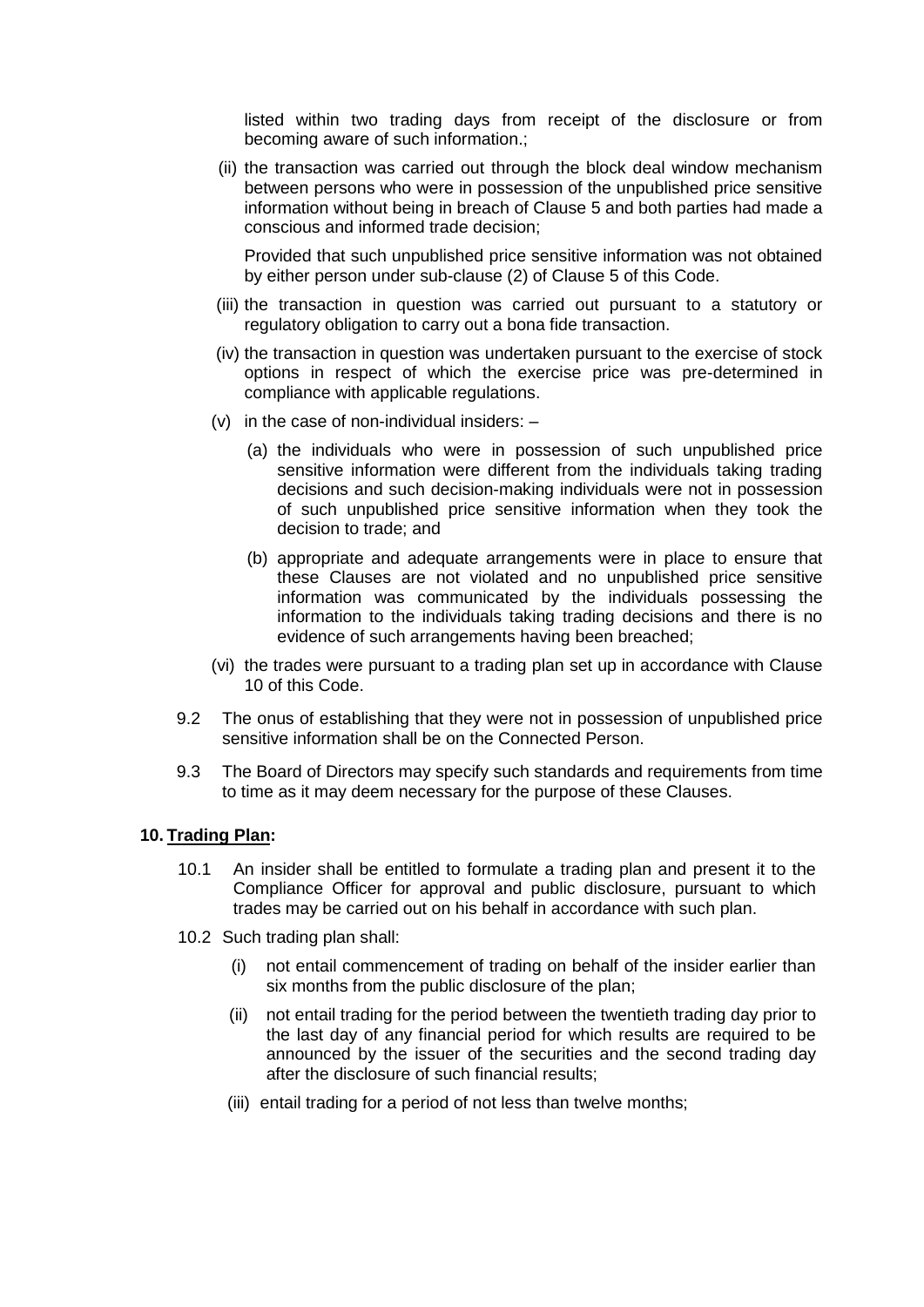- (iv) not entail overlap of any period for which another trading plan is already in existence;
- (v) set out either the value of trades to be effected or the number of securities to be traded along with the nature of the trade and the intervals at, or dates on which such trades shall be effected;
- (vi) not entail trading in securities for market abuse; and
- 10.3 Application for Trading Plan shall be given in Annexure VII.

The Compliance Officer shall review the trading plan to assess whether the plan would have any potential for violation of these Clauses and shall be entitled to seek such express undertakings as may be necessary to enable such assessment and to approve and monitor the implementation of the plan.

Provided that pre-clearance of trades shall not be required for a trade executed as per an approved trading plan.

Provided further that trading window norms and restrictions on contra trade shall not be applicable for trades carried out in accordance with an approved trading plan.

- 10.4 The trading plan once approved shall be irrevocable and the insider shall mandatorily have to implement the plan, without being entitled to either deviate from it or to execute any trade in the securities outside the scope of the trading plan.
- 10.5 Provided that the implementation of the trading plan shall not be commenced if any unpublished price sensitive information in possession of the insider at the time of formulation of the plan has not become generally available at the time of the commencement of implementation and in such event the Compliance Officer shall confirm that the commencement ought to be deferred until such unpublished price sensitive information becomes generally available information so as to avoid a violation of Clause 9.1 above.
- 10.6 Upon approval of the trading plan, the Compliance Officer shall notify the plan to the stock exchanges on which the securities are listed.
- 10.7 Letter of intimation of approval of Trading plan is at Annexure VIII.
- 10.8 Such Insider is required to intimate the Compliance Officer regarding execution of trading plan within 2 trading days of each transaction intimated under the trading plan as per proforma provided in Annexure – IV.
- 10.9 The Compliance Officer shall maintain a register of trading plan of securities by the Insiders and notification to Stock Exchanges as given in REG-I.

#### **11. Internal Controls**

11.1 The Compliance Officer, in consultation with the CEO, shall put in place adequate and effective system of internal controls to ensure compliance with the requirements given in the Code of Conduct and insider trading Regulations to prevent insider trading.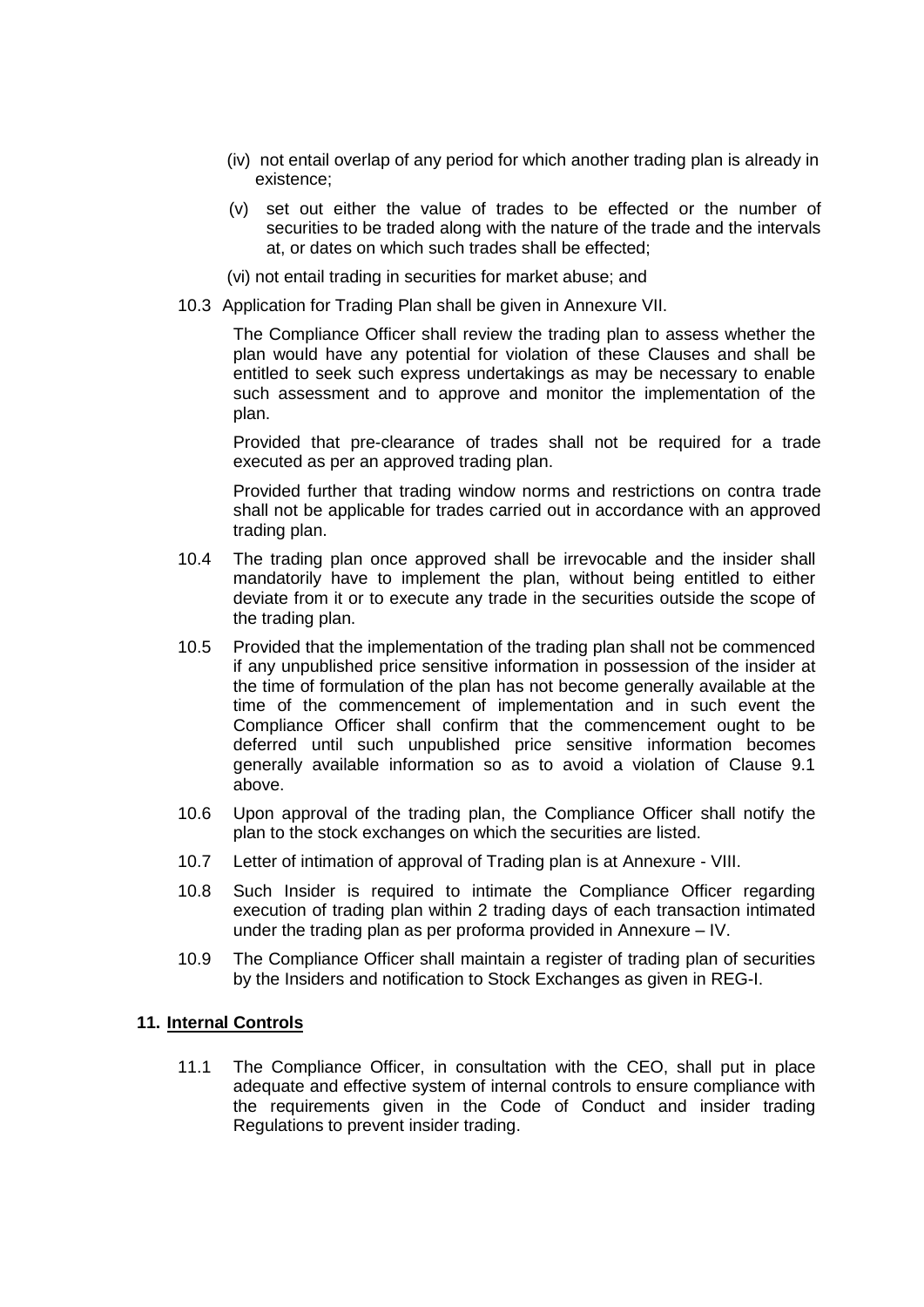- 11.2 The internal control shall include the following
	- (a) Identifying all employees who have access to unpublished price sensitive information as 'Designated Employee'.
	- (b) Identifying all the unpublished price sensitive information and maintaining its confidentiality as per the requirements of the Code of Conduct.
	- (c) Placing adequate restrictions on communication or procurement of unpublished price sensitive information as required under the Code of Conduct.
	- (d) Maintaining a list of all employees and other persons with whom unpublished price sensitive information is shared and signing of confidentiality agreements and serving of notice to all such employees and persons as considered necessary.
	- (e) Ensuring compliance of all relevant requirements specified under the Code of Conduct.
	- (f) Ensuring periodical review of the process to evaluate effectiveness of such internal controls.
- 11.3 The Board of Directors of the Company shall ensure that the CEO or such other analogous person(s) ensure compliance with the Code of Conduct.
- 11.4 The Audit Committee of the Board of Directors of the Company shall review compliance with the provisions of this Code at least once in a financial year and shall verify that the systems for internal control are adequate and are operating effectively.
- 11.5 On becoming aware of leak or suspected leak of UPSI, appropriate inquiries will be initiated and inform the Audit Committee / Board promptly of such leaks, inquiries and result of such inquiries.
- 11.6 To make employees aware of the Company's Policy on Vigil Mechanism to enable them to report instances of leak of UPSI.

#### **12. Disclosure by Designated Persons**

All designated persons shall be required to disclose name and Permanent Account Number or any other identifier authorized by law of the following persons to the Company on an annual basis (Annexure-IX) and as and when the information changes, within 30 days of such change:

- (a) immediate relatives;
- (b) persons with whom such designated person(s) shares a material financial relationship;
- (c) Phone and mobile numbers which are used by them.

In addition, names of educational institutions from which designated persons have studied and names of their past employers shall also be disclosed on a one time basis (Annexure-X).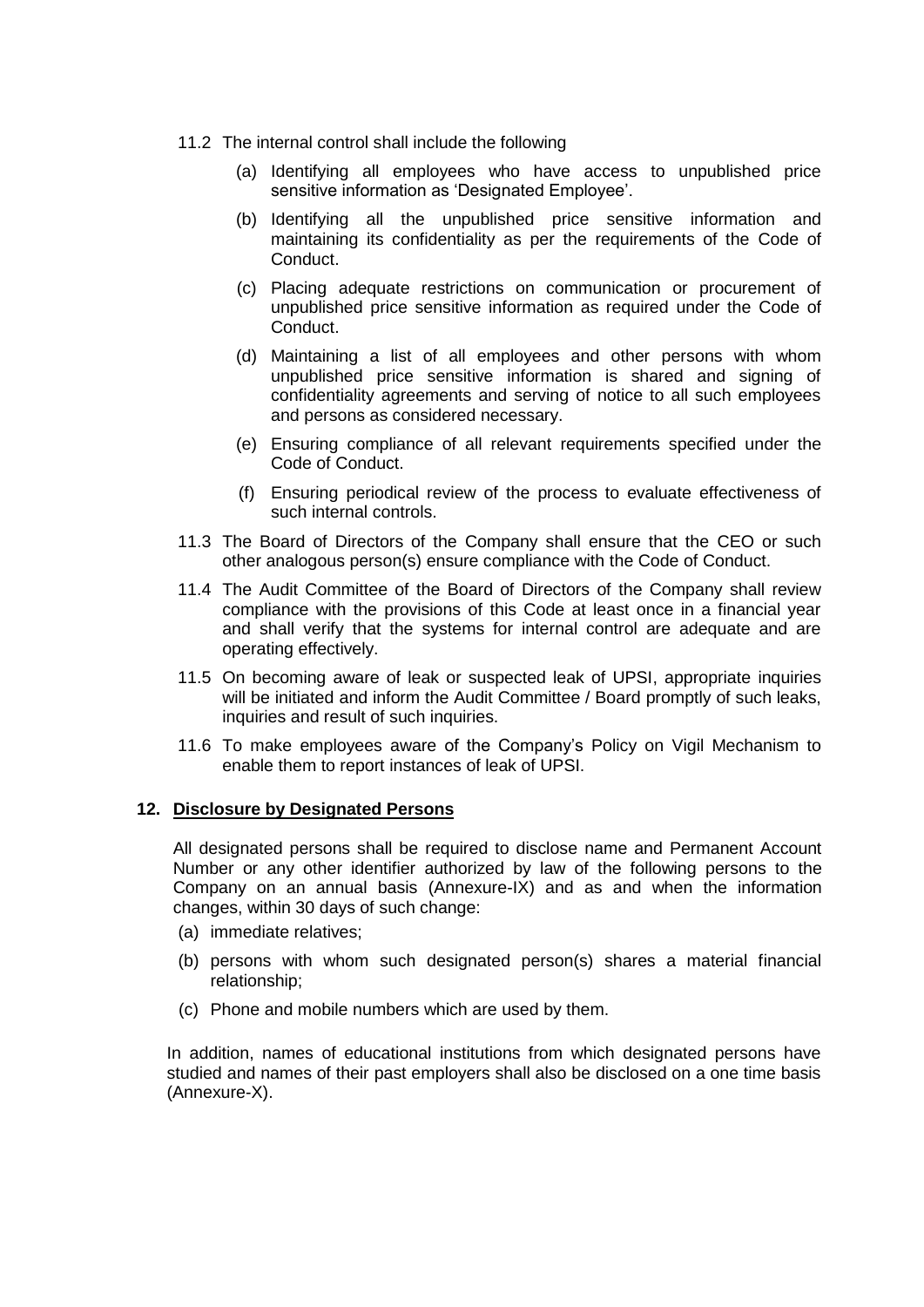Explanation – the term "material financial relationship" shall mean a relationship in which one person is a recipient of any kind of payment such as by way of a loan or gift during the immediately preceding twelve months, equivalent to at least 25% of such payer's annual income but shall exclude relationships in which the payment is based on arm's length transactions.

### **13. Penalty for contravention of Code of Conduct:**

- 13.1 Any designated persons who trade in the securities or communicate any information for trading in securities in contravention of the Code of Conduct will be penalised and appropriate action will be taken by the Company.
- 13.2 Designated persons who violate the ICCL Code shall also be subject to disciplinary action by the Company, which may include wage freeze, suspension, recovery, claw back, ineligibility for future participation in employees' stock option plans, etc.
- 13.3 The action by the Company shall not preclude SEBI from taking any action in case of violation of Securities and Exchange Board of India (Prohibition of Insider Trading) Regulations, 2015.

### **14. Information to SEBI in case of violation of Securities and Exchange Board of India (Prohibition of Insider Trading) Regulations, 2015:**

In case it is observed by the Company / Compliance Officer that there has been a violation of SEBI (Prohibition of Insider Trading) Regulations, 2015, SEBI shall be informed thereof by the Company.

### **15. Amendment:**

The Board shall have the authority to review and amend the contents of this Code whenever necessary to bring them in line with any change(s) / amendment(s) in the provisions of the regulatory framework. The Code (as amended from time to time) will be made available on the Company's website: www.iccaps.com.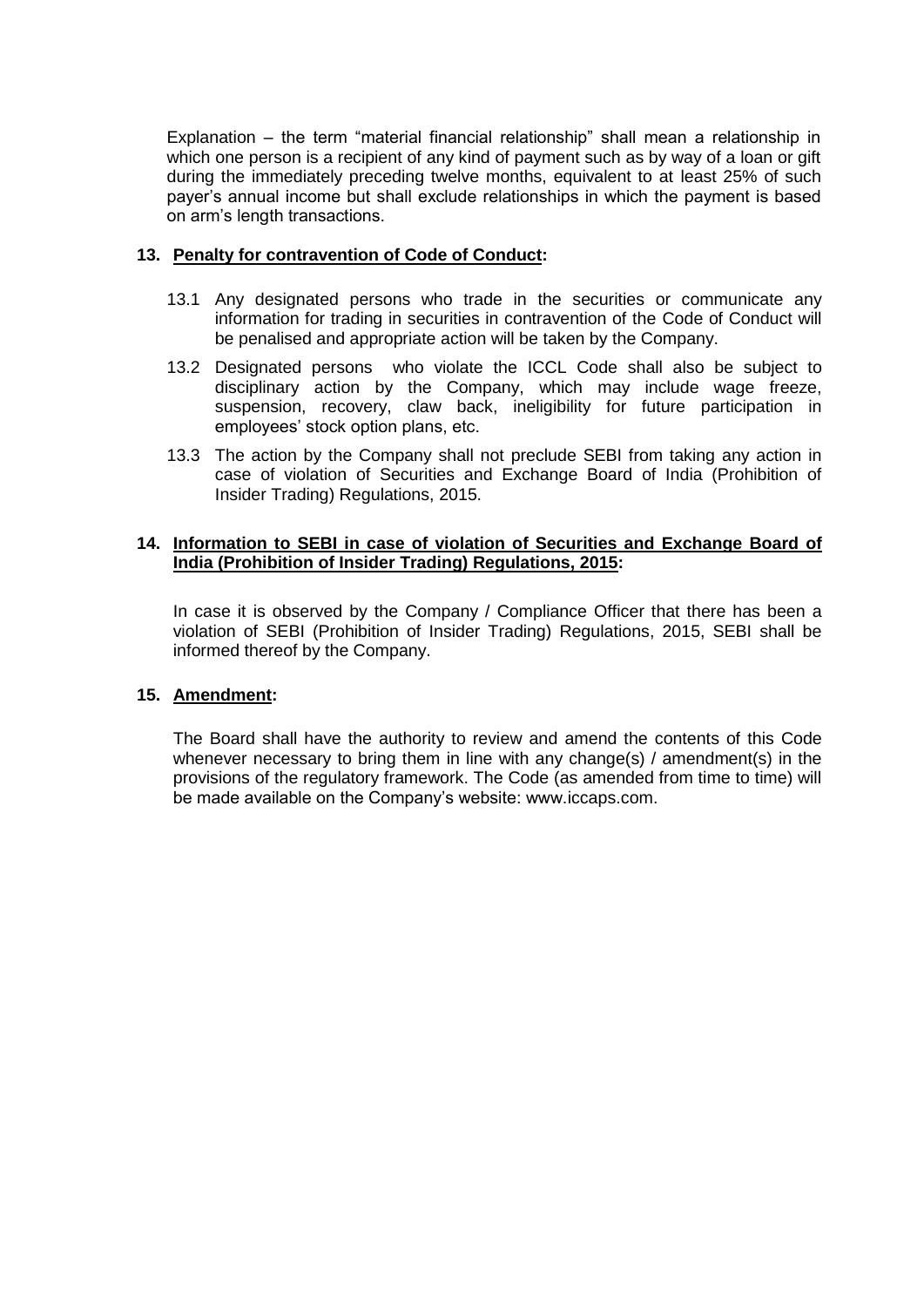### **CODE OF PRACTICES AND PROCEDURES FOR FAIR DISCLOSURE OF UNPUBLISHED PRICE SENSITIVE INFORMATION**

*(Pursuant to Regulation 8(1) of SEBI (Prohibition of Insider Trading) Regulations, 2015)*

#### **1. Short Title and Commencement**:

The Code of practices and procedures for fair disclosure of unpublished price sensitive information is framed pursuant to Regulation 8(1) of the Securities And Exchange Board of India (Prohibition of Insider Trading) Regulations 2015 as amended, read with Schedule-A thereof with the approval of the Board of Directors of the Company. The Code shall be called ICCL Code of Fair Disclosure and it shall come into force with effect from 01.04.2019

### **2. Practices and Procedures**:

ICCL Code of fair disclosure set out the following practices and procedures:

- a. Unpublished Price Sensitive Information (UPSI) which will impact on price of Security shall be promptly disclosed to general public.
- b. UPSI shall not be disseminated selectively but it should be disseminated uniformly and universally.
- c. Compliance Officer shall be the Chief Investor Relations Officer to deal with dissemination of information and disclosure of UPSI.
- d. The Company shall give appropriate and fair response to queries on news reports and requests for verification of market rumors by regulatory authorities.
- e. The following practice shall be complied while meeting/conferences with analysts, investors and research personnel:
	- (i) No UPSI shall be shared with them and only information available in public domain shall be shared.
	- (ii) Transcripts or records of proceedings of meeting with them shall be placed on website of the Company.
- f. All UPSI shall be handled on a need-to-know basis.

All information shall be handled on a need-to-know basis and no unpublished price sensitive information shall be communicated to any person, including other insiders, except in furtherance of the legitimate purposes, performance of duties or discharge of legal obligations.

In other words, Unpublished Price Sensitive Information should be disclosed only to those who need the information to discharge their duties and whose possession of such information will not give rise to a conflict of interest or appearance of misuse of the information. All non-public unpublished information directly received by any employee should immediately be reported to the Head of the Department.

#### **3. Policy on determination of legitimate purposes:**

No insider shall communicate, provide, or allow access to any unpublished price sensitive information, relating to the Company or securities listed or proposed to be listed, to any person including other insiders except where such communication is in furtherance of legitimate purposes, performance of duties or discharge of legal obligations.

No person shall procure from or cause the communication by any insider of unpublished price sensitive information, relating to the Company or securities listed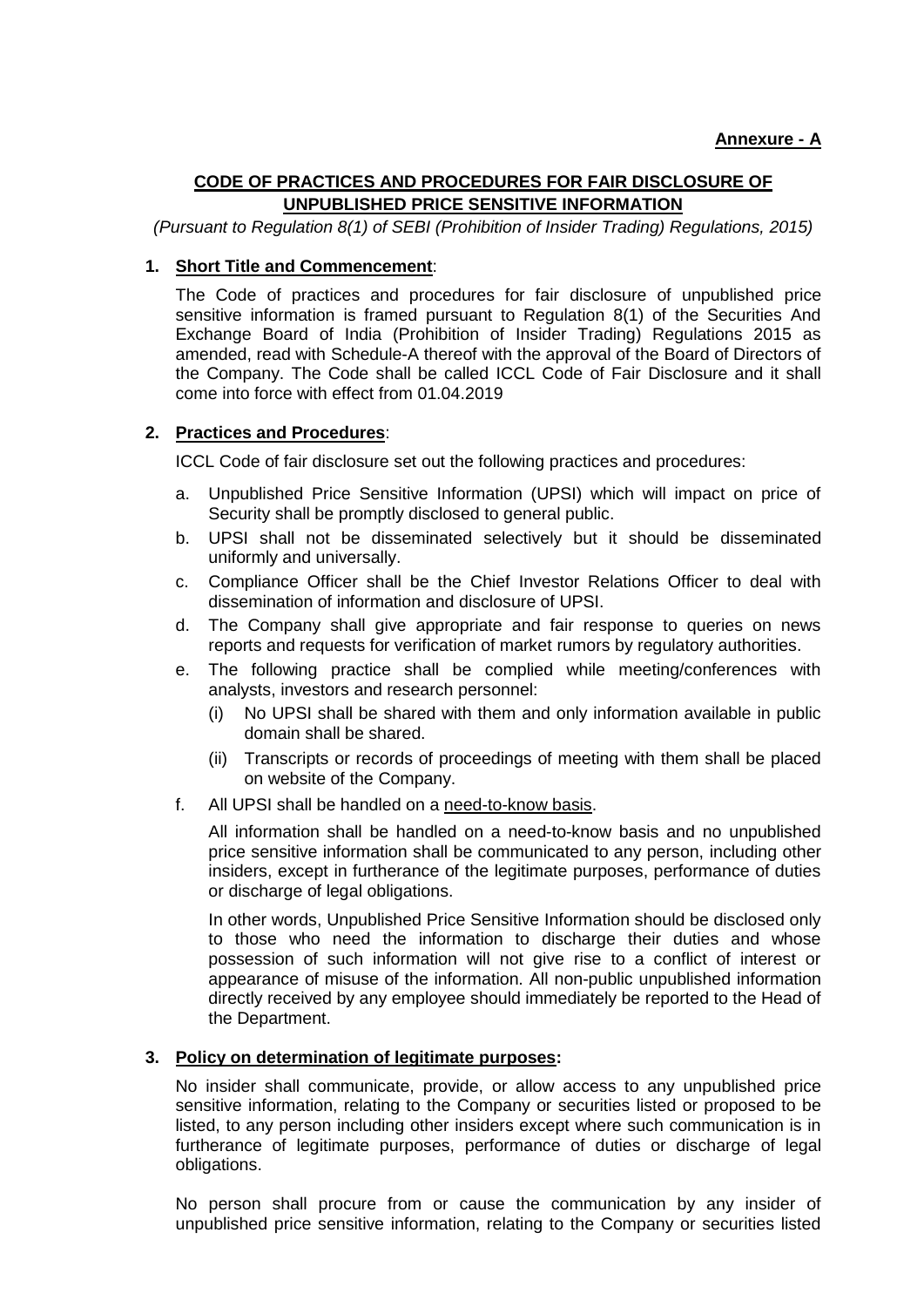or proposed to be listed except in furtherance of legitimate purposes, performance of duties or discharge of legal obligations.

**"Legitimate purpose"** shall include sharing of unpublished price sensitive information in the ordinary course of business by an insider with partners, collaborators, lenders, customers, suppliers, merchant bankers, legal advisors, auditors, insolvency professionals or other advisors or consultants, provided that such sharing has not been carried out to evade or circumvent the prohibitions of the Code.

Any person in receipt of unpublished price sensitive information pursuant to a "legitimate purpose" shall be considered an "insider" for purposes of the Code and due notice shall be given to such persons to maintain confidentiality of such unpublished price sensitive information in compliance with the Code.

### **4. Amendment:**

The Board shall have the authority to review and amend the contents of this Code whenever necessary to bring them in line with any change(s) / amendment(s) in the provisions of the regulatory framework. The Code (as amended from time to time) will be made available on the Company's website: www.iccaps.com.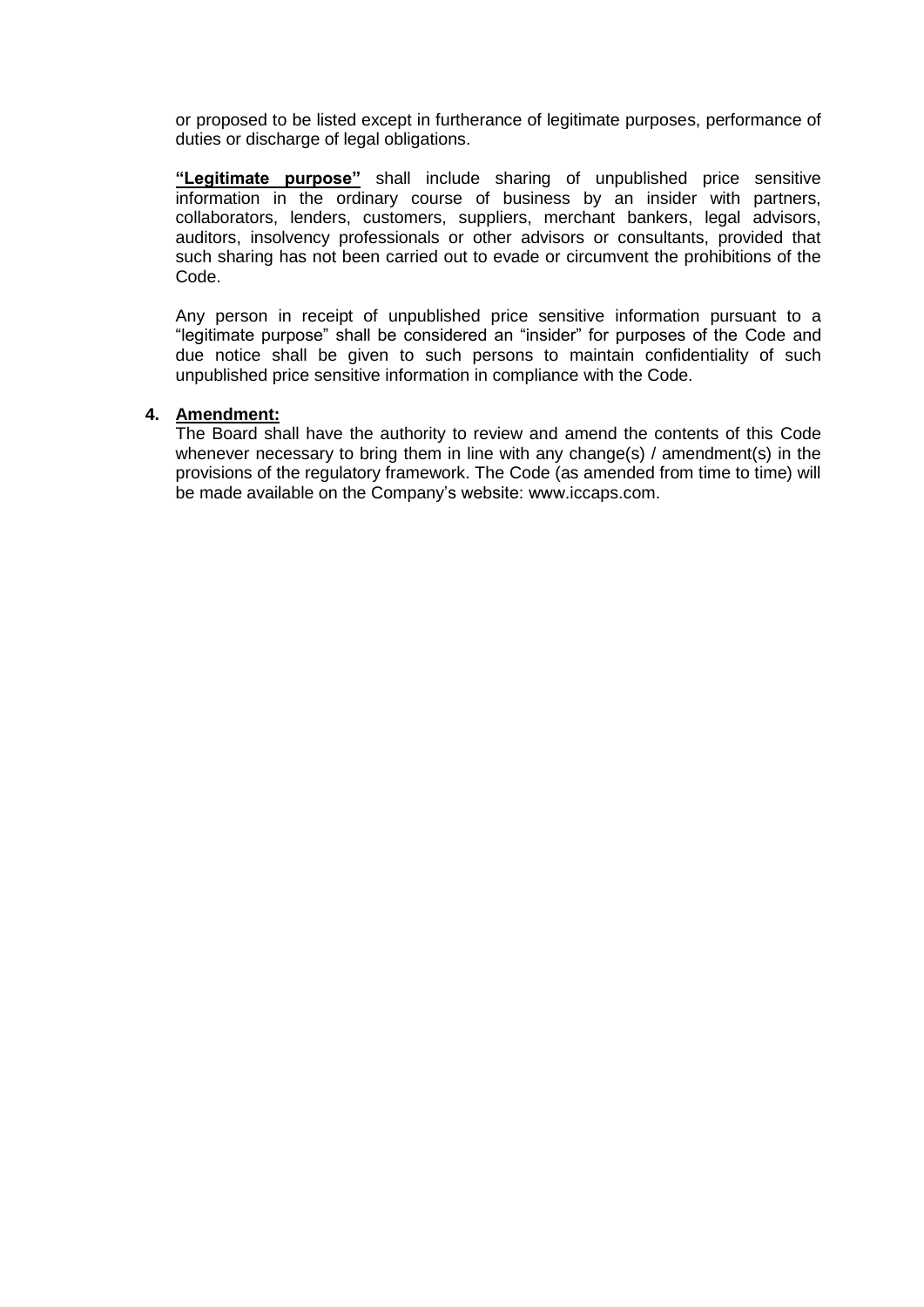### **POLICY AND PROCEDURES FOR INQUIRY IN CASE OF LEAK OF UNPUBLISHED PRICE SENSITIVE INFORMATION OR SUSPECTED LEAK OF UNPUBLISHED PRICE SENSITIVE INFORMATION**

### *(Pursuant to Regulation 9A(5) of SEBI (Prohibition of Insider Trading) Regulations, 2015)*

### **1. Short Title and Commencement**:

This Policy and Procedures for inquiry in case of leak of unpublished price sensitive information or suspected leak of unpublished price sensitive information is framed pursuant to Regulation 9A(5) of the Securities And Exchange Board of India (Prohibition of Insider Trading) Regulations 2015 as amended, with the approval of the Board of Directors of the Company. The Policy shall come into force with effect from 01.04.2019

### **2. Objective**:

This Policy is framed with an objective of establishing systems and procedures to initiate appropriate inquiries on becoming aware of leak or suspected leak of Unpublished Price Sensitive Information (UPSI) and inform the Board promptly of such leaks, inquiries and results of such inquiries.

### **3. Applicability:**

This Policy shall apply to all Insiders.

### **4. Unpublished Price Sensitive Information (UPSI):**

All information shall be handled on a need-to-know basis and no unpublished price sensitive information shall be communicated to any person, including other insiders, except in furtherance of the legitimate purposes, performance of duties or discharge of legal obligations.

In other words, Unpublished Price Sensitive Information (UPSI) should be disclosed only to those who need the information to discharge their duties and whose possession of such information will not give rise to a conflict of interest or appearance of misuse of the information. All non-public unpublished information directly received by any employee should immediately be reported to the Head of the Department.

The Company shall have a Whistle Blower Policy and make employees aware of such policy to enable employees to report instances of leak of UPSI.

#### **5. Procedure:**

In the case of any leak or suspected leak of UPSI, the Company shall adopt the following procedures:

- (a) Ascertain whether the information is UPSI;
- (b) Ascertain the origin of leak or suspected leak of UPSI and determine whether the person who is suspected for, is an "insider" in terms of the Code of Conduct;
- (c) Determine the impact of leak or suspected leak of UPSI;
- (d) Initiate the following procedures for enquiry and investigation.

### **6. Inquiry and Investigation:**

(a) All complaints under this Policy will be recorded and investigated thoroughly. The Compliance Officer shall determine whether the complaint is maintainable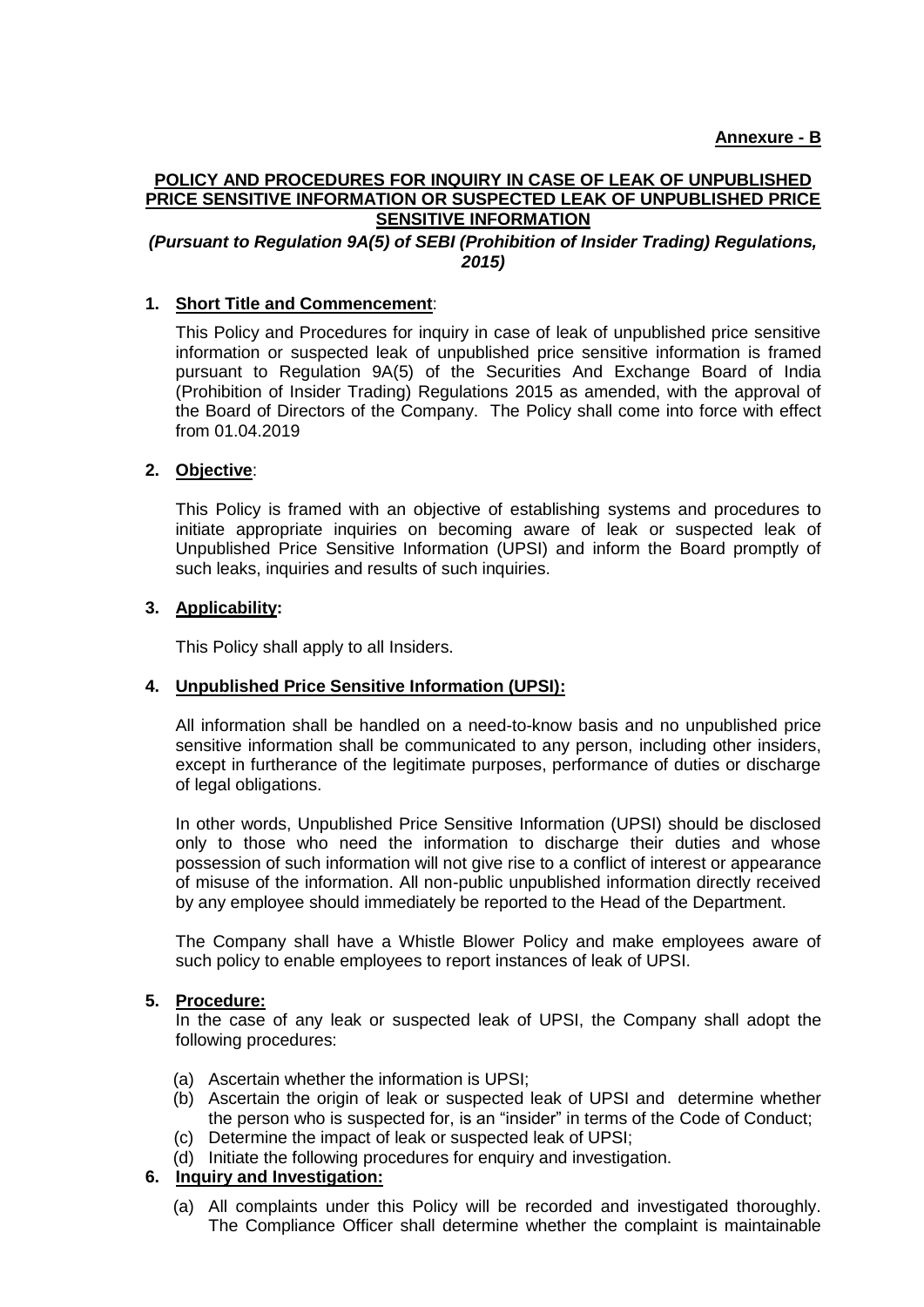and supported by specific information/ documents and initiate investigation only on establishing that the alleged act constitutes an improper or unethical activity or conduct and may call for further information or particulars from the complainant for the purpose of initiating / conducting investigation and in case, such complaint is not established, extinguish the matter.

- (b) The Compliance Officer shall analyze and examine all such complaints and depending on the importance and in consultation and advice of the CEO either decides the matter himself / herself or refer the matter to the Investigating Officer/Committee. The CEO shall appoint or nominate any Official as Investigating Officer and constitute a Investigating Committee with two or more officials as its members depending on the need for the purpose.
- (c) For the purpose of investigation, the Investigating Officer/Committee, if deems fit, may call for further information or particulars from the complainant and at his / its discretion, consider involving any other official of the Company and/ or outsider, depending on the seriousness of the matter.
- (d) The investigation shall be completed within the time frame, as may be decided by the Company, from the date of receipt of such complaint. On conclusion of the investigation, the Compliance Officer / Investigating Officer/ the Committee constituted in this regard, shall submit the report to the Audit Committee.
- (e) The decision of the audit committee will be final and binding. The audit committee, depending on the importance, may also place the findings before the Board with its recommendations to decide the matter as it/he deems fit.
- (f) If any violation has been established, on conclusion of such investigation, the Company will take appropriate remedial/corrective action commensurate with the nature and impact of the offence. The Company will also initiate necessary steps to prevent occurrence of any such violations in future.
- (g) Any insider who violates this Policy shall also be subject to disciplinary action by the Company, which may include wage freeze, suspension, recovery, claw back, ineligibility for future participation in any benefit plans, etc.
- (h) In case it is observed by the Company / Compliance Officer that there has been<br> $\frac{1}{2}$ a violation of SEBI (Prohibition of Insider Trading) Regulations, 2015, SEBI shall be informed thereof by the Company.

### **7. Amendment:**

The Board shall have the authority to review and amend the contents of this Policy whenever necessary to bring them in line with any change(s) / amendment(s) in the provisions of the regulatory framework. The Policy (as amended from time to time) will be made available on the Company's website: www.iccaps.com.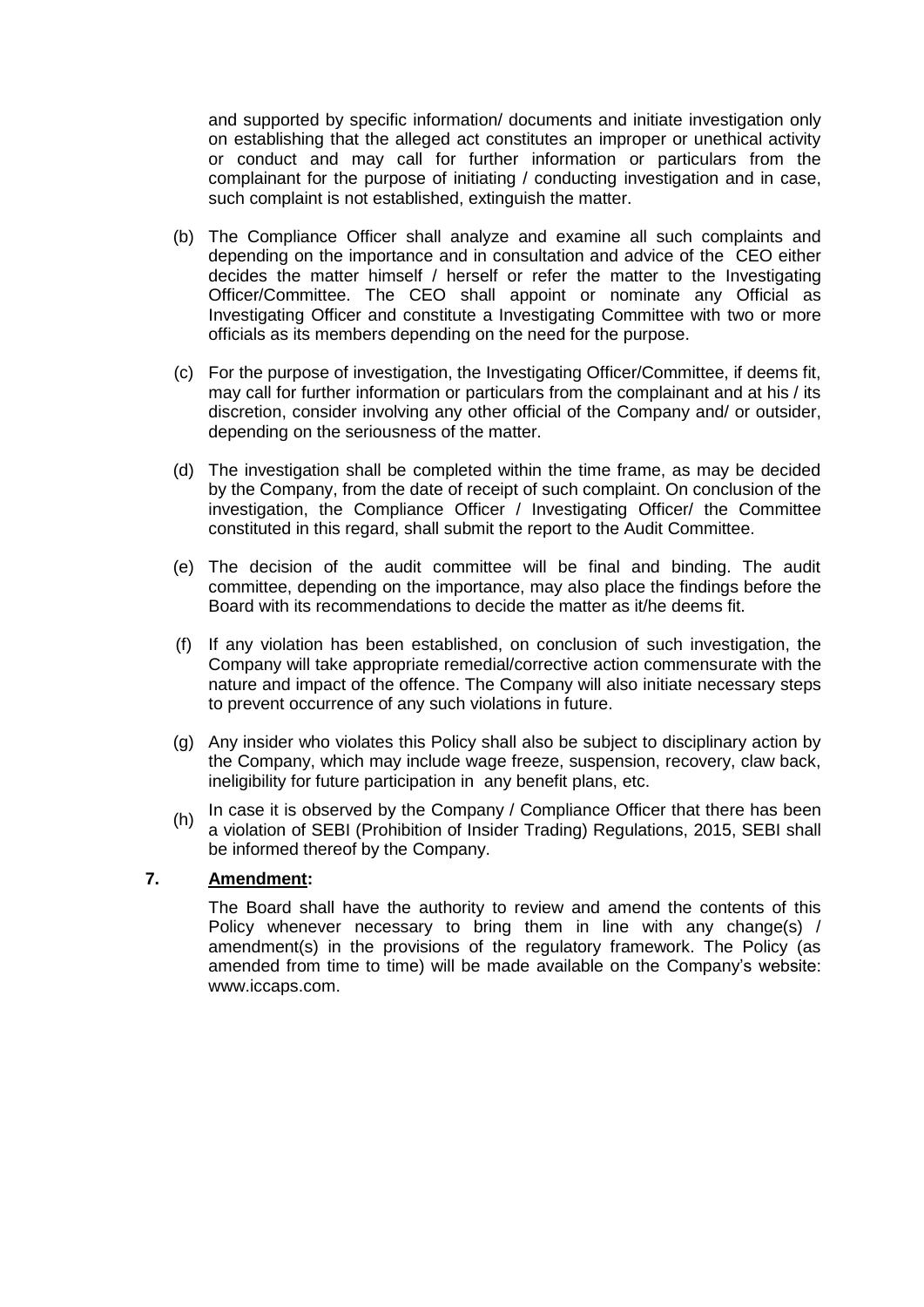#### **ANNEXURE I**

(See Clause 6.4.2 of ICCL Code of Conduct to Regulate, Monitor and Report Trading by Designated Persons)

### **APPLICATION FOR PRE – CLEARANCE**

Date:

To:

The Compliance Officer India Cements Capital Ltd. "Dhun Building" ,827, Anna Salai, Chennai – 600 002.

Dear Sir,

# **APPLICATION FOR PRE – CLEARANCE FOR DEALING IN SECURITIES OF THE COMPANY**

Pursuant to the provisions of SEBI (Prohibition of Insider Trading) Regulations, 2015 and the ICCL Code of Conduct to regulate, monitor and report trading by Designated Persons, I seek approval for Purchase / Sale / Subscription of the \_\_\_\_\_\_\_\_\_\_\_ securities (give description) of India Cements Capital Limited as per the details given below:

| 1) | Name of Director / KMP /                       |                                                           |
|----|------------------------------------------------|-----------------------------------------------------------|
|    | Designated Employee / Support Staff /          | <u> 1980 - Jan Barbara, martxar al III-lea (h. 1980).</u> |
|    | Auditor/ Designated Person/                    |                                                           |
|    | <b>Connected Person</b>                        |                                                           |
|    | EMP No. : ____________________                 |                                                           |
|    | Department : ______________                    | Location : __________________________                     |
| 2) | Name of the Immediate Relative(s)              |                                                           |
|    | proposing to buy / subscribe / sell and        |                                                           |
|    | his/her relationship with the Director / KMP / |                                                           |
|    | Designated Employee / Support Staff / Auditor/ |                                                           |
|    | Designated Person/ Connected Person            |                                                           |
|    |                                                |                                                           |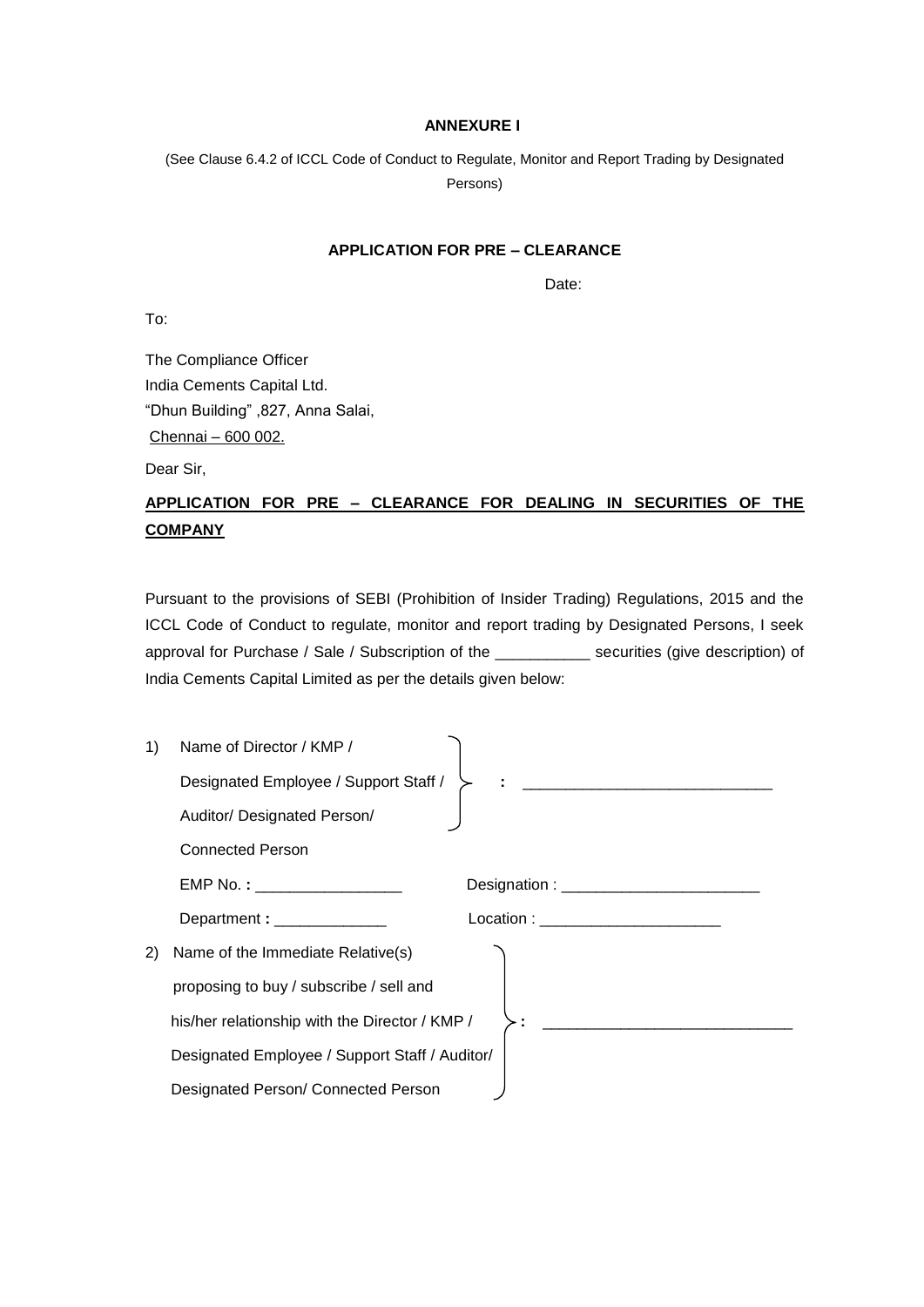|           | Nature of * Name of | Estimated    | **Date of  | Price at which | *** Previous | Folio No. /     | No. of            | Whether      |
|-----------|---------------------|--------------|------------|----------------|--------------|-----------------|-------------------|--------------|
| transacti | proposed            | no. of       | Purchase / | the            | approval No. | DPID&           | <b>Securities</b> | proposed     |
| on (Buy / | Buyer /             | securities   | Allotment  | transaction is | & Date of    | Client ID &     | held in           | transaction  |
| Sell/     | Seller              | proposed to  |            | proposed &     | Purchase /   | Name of DP      | such              | will be      |
| Subscrib  |                     | be acquired/ |            | Current        | Allotment    |                 | Account /         | through      |
| e)        |                     | sold         |            | market price   |              | where           | Folio             | <b>Stock</b> |
|           |                     |              |            |                |              | securities will |                   | Exchange or  |
|           |                     |              |            |                |              | be credited /   |                   | Off-market   |
|           |                     |              |            |                |              | debited         |                   | deal         |
|           |                     |              |            |                |              |                 |                   |              |
|           |                     |              |            |                |              |                 |                   |              |

\* applicable for off market transaction.

\*\* applicable only if the application is in respect of sale of Securities.

\*\*\* applicable only if the application is in respect of sale of Securities for which an earlier purchase sanction was granted by the Compliance Officer.

I enclose an undertaking, duly signed, as per the format provided in Annexure-II.

Signature: \_\_\_\_\_\_\_\_\_\_\_\_\_\_\_\_\_\_\_\_\_\_\_\_\_\_\_\_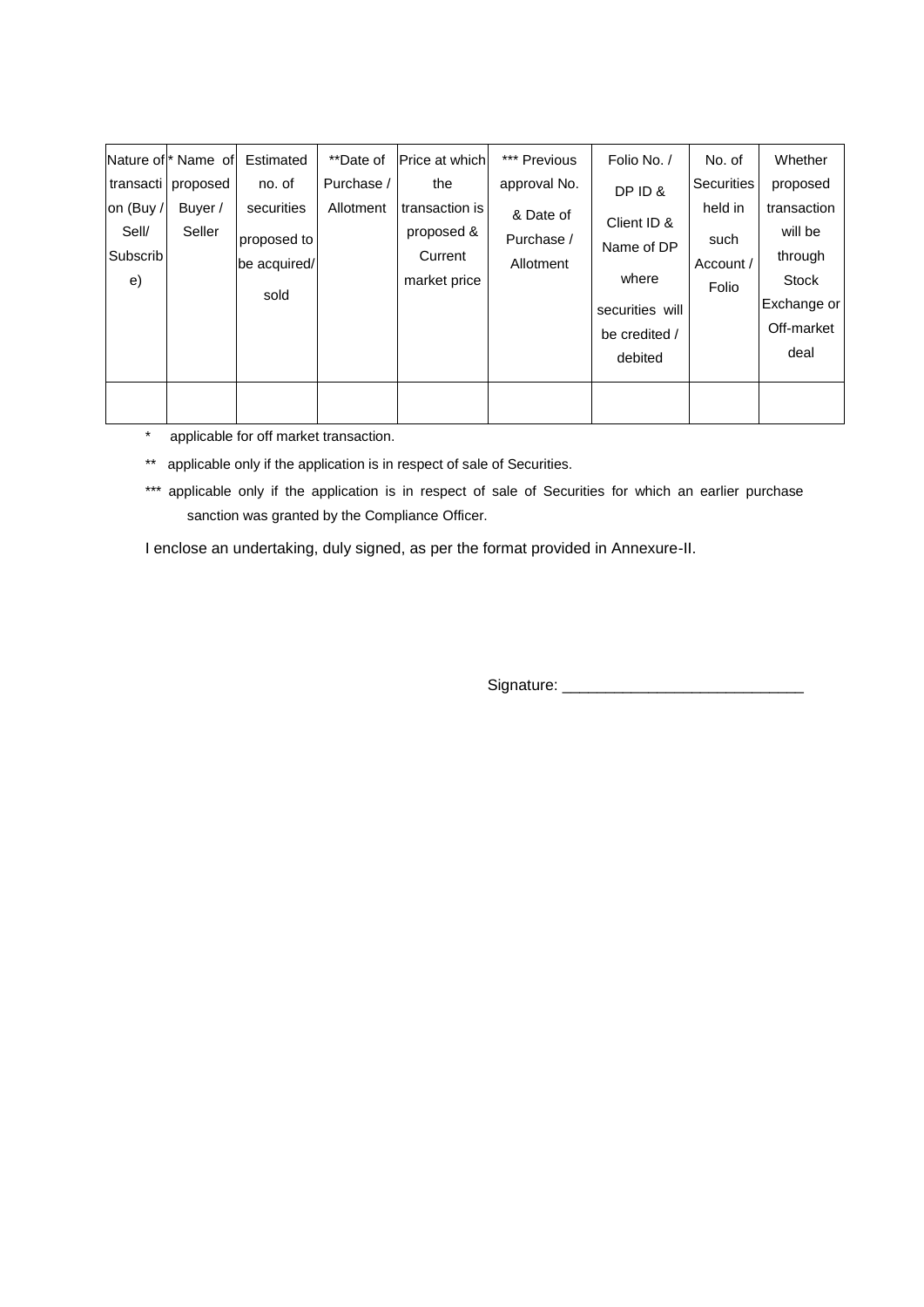#### **ANNEXURE II**

(See Clause 6.4.3 of ICCL Code of Conduct to regulate, monitor and report trading by Designated Persons)

Date:

To The Compliance Officer India Cements Capital Ltd. "Dhun Building" ,827, Anna Salai, Chennai – 600 002.

Dear Sir,

#### **Sub: Undertaking under ICCL Code**

In pursuance of ICCL Code, I hereby undertake that:

- a) I and my immediate relative(s) do not have any access or have not received "Unpublished Price Sensitive Information" upto the time of signing this Undertaking.
- b) In case I and my immediate relative(s) have access to or receive "Price Sensitive Information" after signing of this Undertaking but before the execution of the transaction for which the approval is sought, I shall inform the Compliance Officer of the change in my position and I will completely refrain from dealing in the securities of the Company till such information becomes public.
- c) I have not contravened the ICCL Code of Conduct to regulate, monitor and report trading by Designated Persons as notified by the Company / SEBI from time to time.
- (d) I declare that I have not executed any opposite transaction in past six months and not contravened the provisions of the Code as notified by the Company from time to time.
- (e) I undertake to submit the necessary report within 2 days of execution of the transaction / a Nil report if the transaction is not undertaken.
- (f) If approval is granted, I shall execute the deal within 7 trading days of the receipt of approval failing which I shall seek pre-clearance.
- g) In the event of this transaction being in violation of the ICCL Code or the applicable Laws and Regulations,
	- a) I will, unconditionally, release, hold harmless and indemnify to the fullest extent, the Company and its directors and officers, (the 'indemnified persons') for all losses, damages, fines, expenses, suffered by the indemnified persons,
	- b) I will compensate the indemnified persons for all expenses incurred in any investigation, defense, crisis management or public relations activity in relation to this transaction and
	- c) I authorise the Company to recover from me, the profits arising from this transaction and remit the same to the SEBI for credit of the Investor Protection and Education Fund administered by the SEBI.
- h) I am aware that, I shall be liable to face penal consequences as set forth in the ICCL Code including disciplinary action under the Code of the Company, in case the above declarations are found to be misleading or incorrect at any time.
- i) I hereby undertake **not** to transact in Securities in the sanctioned period in case trading window is declared closed subsequently.
- j) I have made full and true disclosure in the matter.

Yours faithfully,

Signature : Name Designation: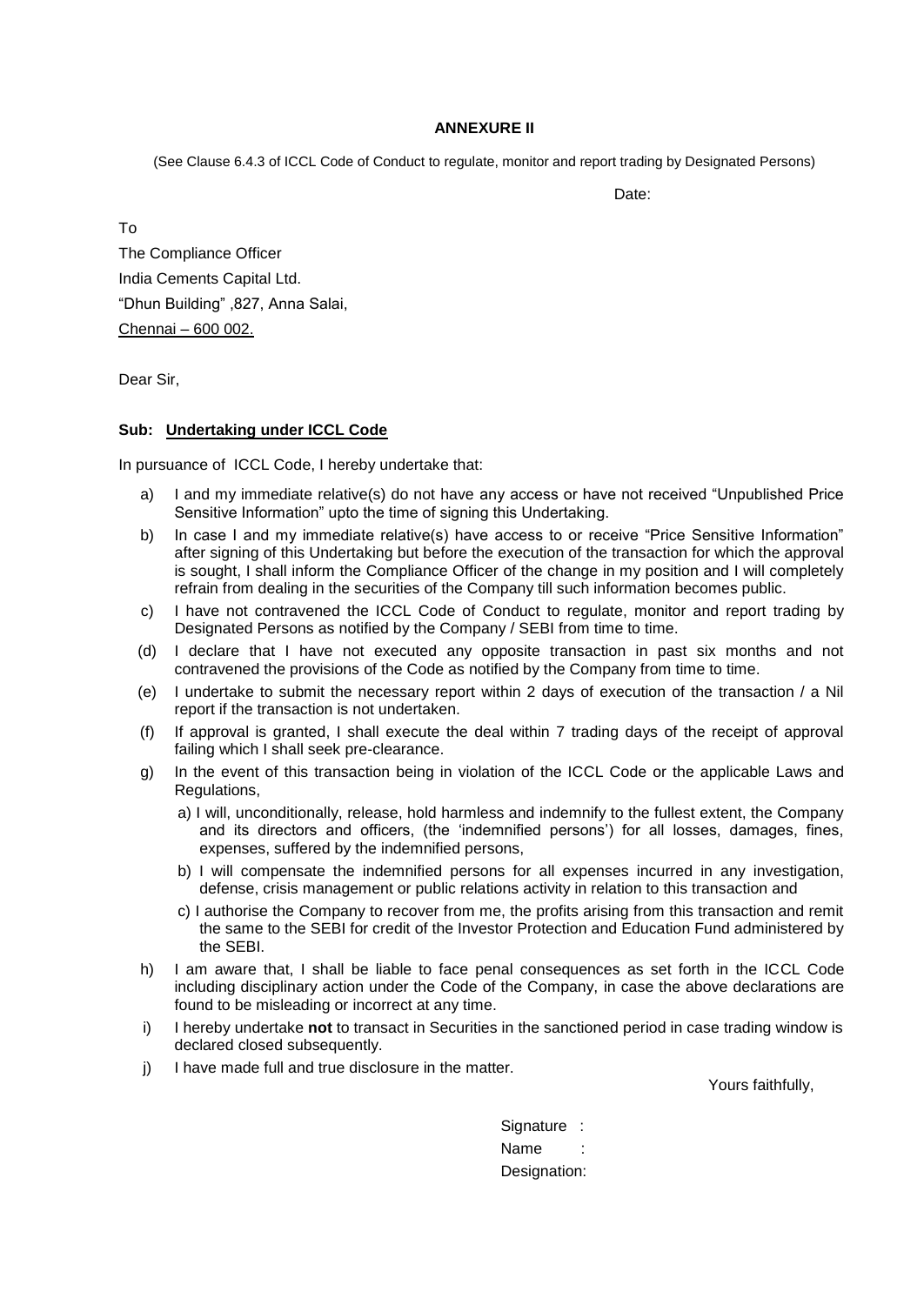#### **ANNEXURE III**

### **APPROVAL OF PRE- CLEARANCE**

(See Clause 6.4.4 of ICCL Code of Conduct to regulate, monitor and report trading by Designated Persons)

Date: The Contract of the Contract of the Date:

To:

Name:

Designation:

EMP No.

Dear Sir / Madam,

#### **Sub.: Pre-clearance for dealing in securities of the Company.**

This is with reference to your Application and Undertaking for Pre-clearance dated\_\_\_\_\_\_\_\_, we would like to inform you that your application to purchase / sale equity shares of the Company is hereby approved / rejected.

Now, you may execute your trade within 7 trading days i.e. \_\_\_\_\_\_\_\_\_\_\_\_\_\_. Further, you are required to submit a report of your trade details within two trading days from trade. In case, no trade is executed, you are required to submit a 'Nil' report.

In case, you do not execute a trade before  $\qquad \qquad$ , you shall submit a fresh pre-clearance application before executing any transaction in the Securities of the Company.

In this regard, we invite your kind attention to the following Clauses of the ICCL Code which are reproduced below for Compliance.

- Clause 7.1 : All designated persons shall execute their order in respect of securities of the Company within 7 trading days after the approval of pre-clearance is given. They shall file within 2 (two) days of the execution of the deal, the details of such deal with the Compliance Officer in the prescribed form. In case the transaction is not undertaken, a report to that effect shall be filed in Annexure IV (Form C of Securities and Exchange Board of India (Prohibition of Insider Trading) Regulations, 2015). If the order is not executed within 7 trading days after the approval is given, the designated persons must get the transaction pre-cleared again.
- Clause 7.2 : All designated persons who buy or sell any number of shares of the Company, shall not enter into an opposite transaction i.e., sell or buy any number of shares during the next six months following the prior transaction. All designated persons shall also not take positions in derivative transactions in the shares of the Company at any time. If contra trade is executed, inadvertently or otherwise, in violation of such a restriction, the profits from such trade shall be liable to be disgorged for remittance to the Securities and Exchange Board of India for credit to the Investor Protection and Education Fund. In the case of subscription in the primary market (initial public offers), the above mentioned entities shall hold their investments for a minimum period of 30 days. The holding period would commence when the securities are actually allotted.

The aforesaid approval is also subject to other restrictions stipulated in the ICCL Code & Securities and Exchange Board of India (Prohibition of Insider Trading) Regulations, 2015.

Thanking you,

Yours faithfully,

For **INDIA CEMENTS CAPITAL LIMITED** 

**COMPLIANCE OFFICER**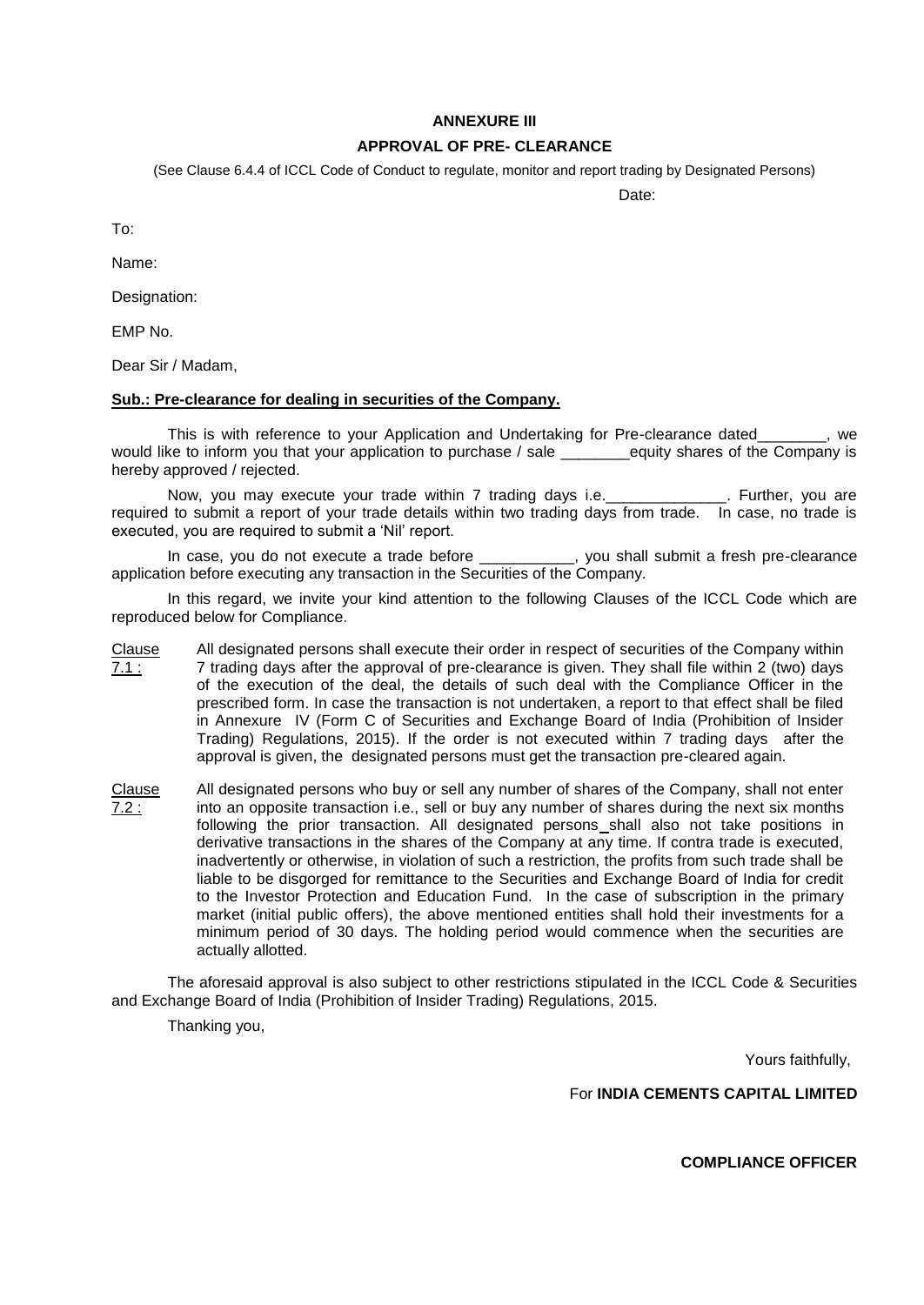### **Annexure IV**

#### **FORM C**

#### **Securities and Exchange Board of India (Prohibition of Insider Trading) Regulations, 2015**

**[Regulation 7 (2) read with Regulation 6(2)]**

#### Name of the company: **INDIA CEMENTS CAPITAL LIMITED**

ISIN of the company: **INE429D01017**

#### **Details of change in holding of Securities of Promoter, Employee or Director of a listed company and other such persons as mentioned in Regulation 6(2).**

| Name,<br>PAN,     | Category of<br>Person | Securities held prior to<br>acquisition/ disposal |         |                       | Securities acquired/Disposed |       |                          | Securities held post<br>acquisition/ disposal |                | Date of allotment<br>advice/ |         | Date of<br>intimation     | Mode of<br>acquisition / |
|-------------------|-----------------------|---------------------------------------------------|---------|-----------------------|------------------------------|-------|--------------------------|-----------------------------------------------|----------------|------------------------------|---------|---------------------------|--------------------------|
| CIN/DIN,          | (Promoters/           |                                                   |         |                       |                              |       |                          |                                               | acquisition of |                              | to      | disposal (on              |                          |
| & address<br>with | KMP/<br>Directors/    |                                                   |         |                       |                              |       | shares/sale of<br>shares |                                               |                |                              | company | market/public/<br>rights/ |                          |
| contact nos       | immediate             |                                                   |         |                       |                              |       |                          |                                               | specify        |                              |         | preferential              |                          |
|                   | relative to /         | Type of security                                  | No. &   | Type of security (For | N                            | Value | Transact ion             | Type of security                              | No.            | From                         | To      |                           | offer / off              |
|                   | others etc.)          | For eg. - Shares,                                 | % of    | eg. – Shares,         |                              | (Rs.) |                          | Type (Buy/ Sale/(For eg. - Shares,            | and %          |                              |         |                           | market/                  |
|                   |                       | Warrants,                                         | Share-  | Varrants, Convertible | O.                           |       | Pledge /                 | Warrants.                                     | οf             |                              |         |                           | Inter-se                 |
|                   |                       | Convertible                                       | holding | Debentures            |                              |       | Revoke/                  | Convertible                                   | share-         |                              |         |                           | transfer,                |
|                   |                       | Debentures etc.)                                  |         | etc.)                 |                              |       | Invoke)                  | Debentures<br>etc.)                           | holding        |                              |         |                           | ESOPs etc.)              |
|                   | ົ                     |                                                   | 4       | 5                     | 6                            |       | 8                        |                                               | 10             | 11                           | 12      | 13                        | 14                       |
|                   |                       |                                                   |         |                       |                              |       |                          |                                               |                |                              |         |                           |                          |
|                   |                       |                                                   |         |                       |                              |       |                          |                                               |                |                              |         |                           |                          |

*Note: "Securities" shall have the meaning as defined under regulation 2(1)(i) of SEBI (Prohibition of Insider Trading) Regulations, 2015.*

#### **Details of trading in derivatives of the company by Promoter, Employee or Director of a listed company and other such persons as mentioned in Regulation 6(2).**

|          | Trading in derivatives (Specify type of contract, Futures or Options etc) |                       |                                        |                       |                                        |  |  |  |  |  |
|----------|---------------------------------------------------------------------------|-----------------------|----------------------------------------|-----------------------|----------------------------------------|--|--|--|--|--|
| Type of  | Contract                                                                  |                       | Buv                                    |                       | trade was executed                     |  |  |  |  |  |
| Contract | specifications                                                            | <b>Notional Value</b> | Number of units (contracts * lot size) | <b>Notional Value</b> | Number of units (contracts * lot size) |  |  |  |  |  |
|          |                                                                           |                       |                                        | 19                    | 20                                     |  |  |  |  |  |
|          |                                                                           |                       |                                        |                       |                                        |  |  |  |  |  |
|          |                                                                           |                       |                                        |                       |                                        |  |  |  |  |  |

*Note: In case of Options, notional value shall be calculated based on Premium plus strike price of options.*

| Signature: |
|------------|
|------------|

Date: Date: Designation: Designation: Designation: Designation: Designation:

Place: EMP No.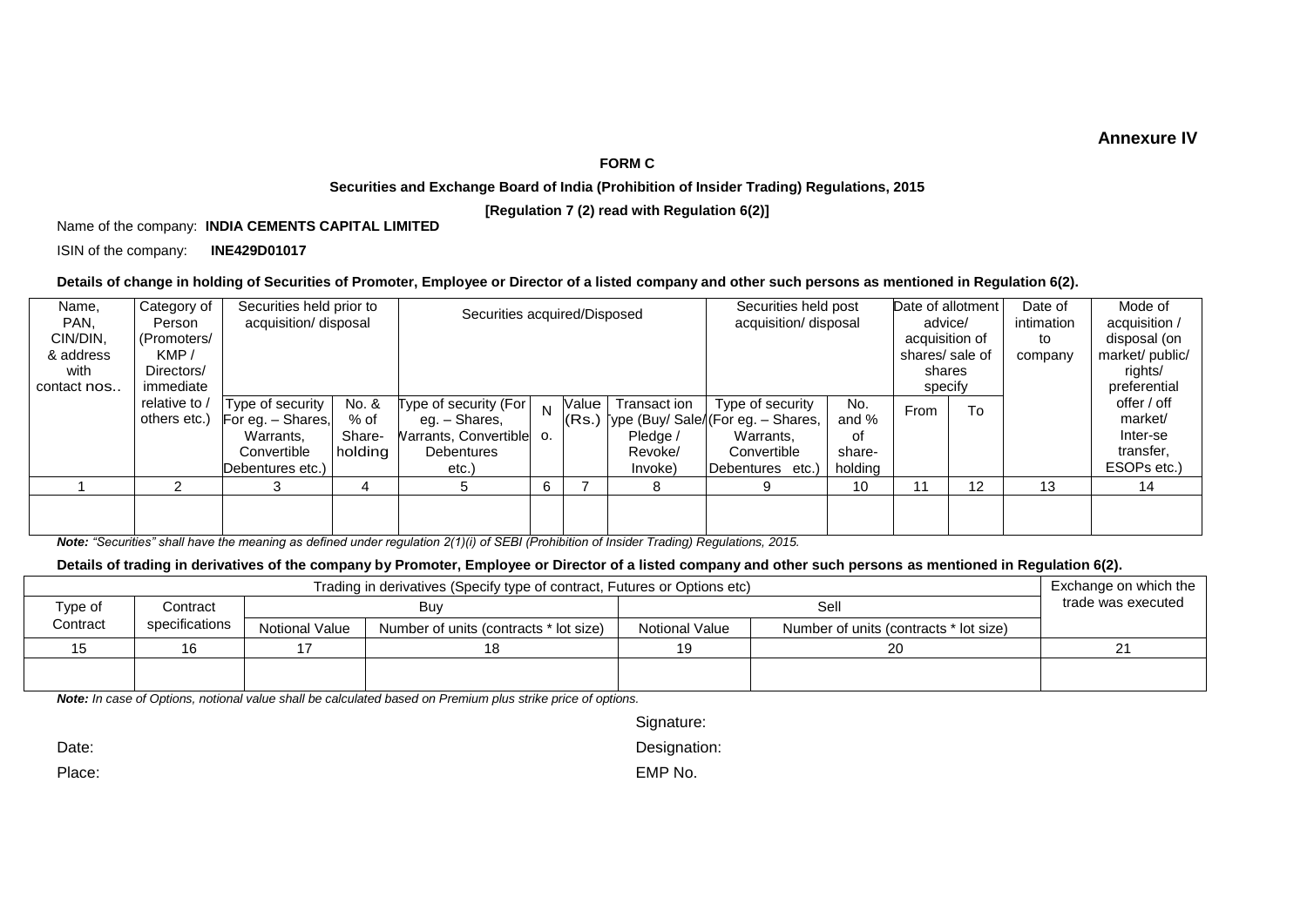#### **Annexure V**

#### **FORM B**

### **Securities and Exchange Board of India (Prohibition of Insider Trading) Regulations, 2015 [Regulation 7 (1) (b) read with Regulation 6(2) – Disclosure on becoming a director/KMP/Promoter]]**

Name of the company: **INDIA CEMENTS CAPITAL LIMITED**

ISIN of the company: **INE429D01017**

#### **Details of Securities held on appointment of Key Managerial Personnel (KMP) or Director or upon becoming a Promoter of a listed company and other such persons as mentioned in Regulation 6(2).**

| Name, PAN, CIN/DIN &<br>Address with contact nos. | Category of Person (Promoters / KMP /<br>Directors/ immediate relative to/others etc.) | Date of appointment of<br>Director / KMP OR Date | Securities held at the time of becoming Promoter/appointment of<br>Director/KMP |     | % of<br>Share- |
|---------------------------------------------------|----------------------------------------------------------------------------------------|--------------------------------------------------|---------------------------------------------------------------------------------|-----|----------------|
|                                                   |                                                                                        | of becoming Promoter                             | Type of security (For eg. - Shares,<br>Warrants, Convertible Debentures etc.)   | No. | holding        |
|                                                   |                                                                                        |                                                  |                                                                                 |     |                |
|                                                   |                                                                                        |                                                  |                                                                                 |     |                |

*Note: "Securities" shall have the meaning as defined under regulation 2(1)(i) of SEBI (Prohibition of Insider Trading) Regulations, 2015.*

#### **Details of Open Interest (OI) in derivatives of the company held on appointment of Key Managerial Personnel (KMP) or Director or upon becoming a Promoter of a listed company and other such persons as mentioned in Regulation 6(2).**

| of Director/KMP         | Open Interest of the Future contracts held at the time of becoming Promoter/appointment |                                  | Open Interest of the Option Contracts held at the time of becoming Promoter/appointment<br>of Director/KMP |                                           |                                  |  |
|-------------------------|-----------------------------------------------------------------------------------------|----------------------------------|------------------------------------------------------------------------------------------------------------|-------------------------------------------|----------------------------------|--|
| Contract specifications | Number of units (contracts *<br>lot size)                                               | Notional value in Rupee<br>terms | <b>Contract Specifications</b>                                                                             | Number of units (contracts *<br>lot size) | Notional value in Rupee<br>terms |  |
|                         |                                                                                         |                                  | 1ດ                                                                                                         |                                           |                                  |  |
|                         |                                                                                         |                                  |                                                                                                            |                                           |                                  |  |

*Note: In case of Options, notional value shall be calculated based on premium plus strike price of options*

Date: Signature: Signature: Signature: Signature: Signature: Signature: Signature: Signature: Signature: Signature: Signature: Signature: Signature: Signature: Signature: Signature: Signature: Signature: Signature: Signatu

Place: Designation: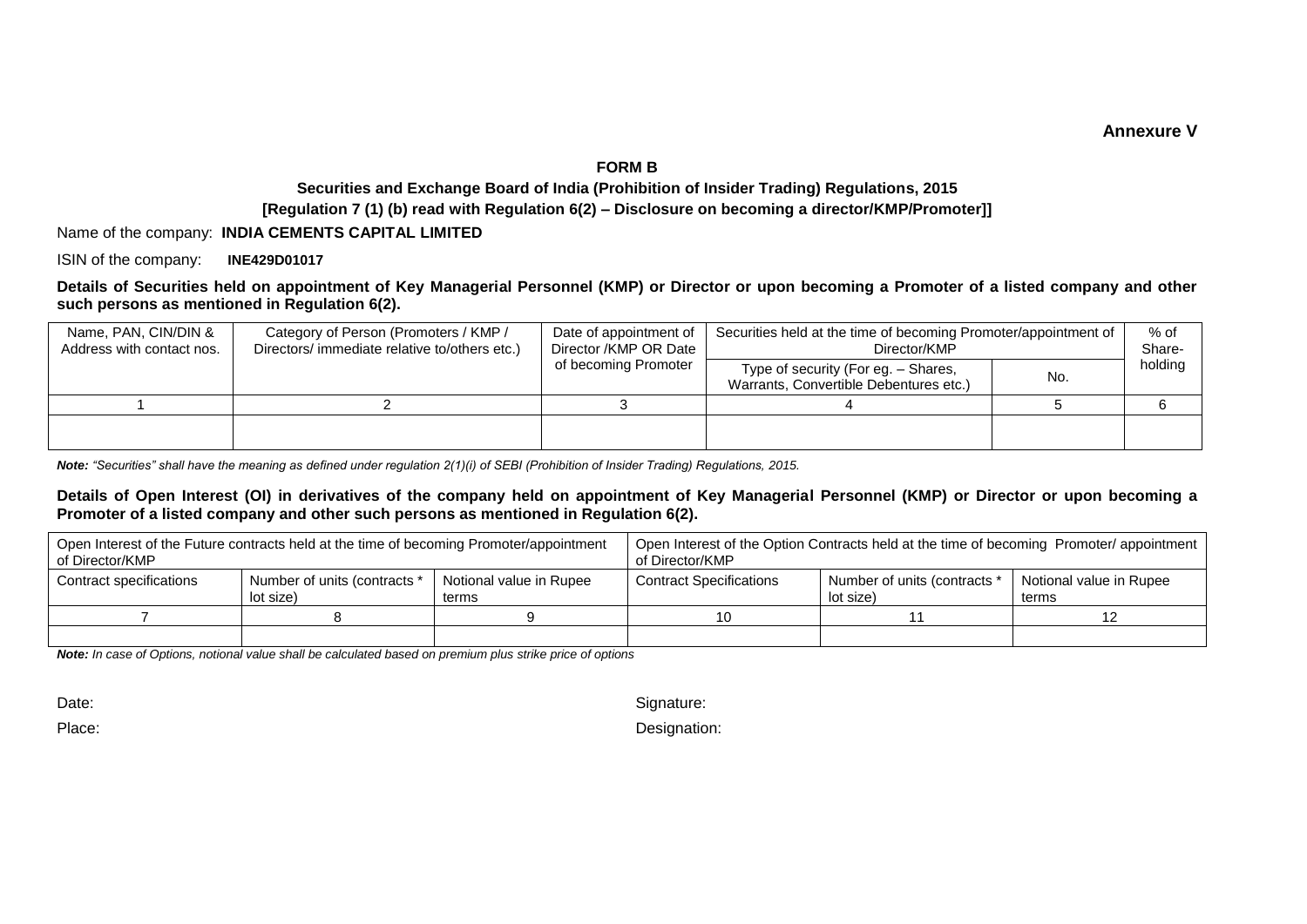**Annexure VI**

### **FORM D (Indicative format)**

#### **Securities and Exchange Board of India (Prohibition of Insider Trading) Regulations, 2015 Regulation 7(3) – Transactions by Other connected persons as identified by the company**

#### **Details of trading in securities by other connected persons as identified by the company**

| Name, PAN,<br>CIN/DIN, &<br>address with<br>Contact nos. of   | disposal      | Securities held prior<br>to acquisition/                                    | Securities acquired/Disposed       |                                                                             |     | Securities held post<br>acquisition/ disposal |                                                                             | Date of allotment<br>advice/ acquisition of<br>shares/ sale of shares<br>specify                         |                                        | Date of<br>intimation<br>to<br>company | Mode of<br>acquisition/<br>disposal (on<br>market/public/ |    |                                                                                        |
|---------------------------------------------------------------|---------------|-----------------------------------------------------------------------------|------------------------------------|-----------------------------------------------------------------------------|-----|-----------------------------------------------|-----------------------------------------------------------------------------|----------------------------------------------------------------------------------------------------------|----------------------------------------|----------------------------------------|-----------------------------------------------------------|----|----------------------------------------------------------------------------------------|
| Other connected<br>Persons as<br>Identified by the<br>company |               | Trans-<br>action<br>Type<br>(Buy/<br>Sale/<br>Pledge/<br>Revoke/<br>Invoke) | No. &<br>% of<br>Share-<br>holding | Trans-<br>action<br>Type<br>(Buy/<br>Sale/<br>Pledge/<br>Revoke/<br>Invoke) | No. | Value<br>(Rs.)                                | Trans-<br>action<br>Type<br>(Buy/<br>Sale/<br>Pledge/<br>Revoke/<br>Invoke) | Type of<br>security<br>(For eg. $-$<br>Shares,<br>Warrants,<br>Convertible<br><b>Debentures</b><br>etc.) | No. and<br>$%$ of<br>share-<br>holding | From                                   | To                                                        |    | rights/<br>Preferential offer /<br>off market/ Intersel<br>transfer, ESOPs<br>$etc.$ ) |
|                                                               | $\mathcal{P}$ | 3                                                                           | 4                                  | 5                                                                           | 6   |                                               | 8                                                                           | 9                                                                                                        | 10                                     | 11                                     | 12                                                        | 13 | 14                                                                                     |
|                                                               |               |                                                                             |                                    |                                                                             |     |                                               |                                                                             |                                                                                                          |                                        |                                        |                                                           |    |                                                                                        |

*Note: "Securities" shall have the meaning as defined under regulation 2(1)(i) of SEBI (Prohibition of Insider Trading) Regulations, 2015.*

#### **Details of trading in derivatives by other connected persons as identified by the company.**

|          | Trading in derivatives (Specify type of contract, Futures or Options etc) |                |                                        |                |                                        |  |  |  |  |  |
|----------|---------------------------------------------------------------------------|----------------|----------------------------------------|----------------|----------------------------------------|--|--|--|--|--|
| Type of  | Contract                                                                  |                | Buv                                    |                | trade was executed                     |  |  |  |  |  |
| Contract | specifications                                                            | Notional Value | Number of units (contracts * lot size) | Notional Value | Number of units (contracts * lot size) |  |  |  |  |  |
|          | 16                                                                        | 18             |                                        | 19             | 20                                     |  |  |  |  |  |
|          |                                                                           |                |                                        |                |                                        |  |  |  |  |  |
|          |                                                                           |                |                                        |                |                                        |  |  |  |  |  |

*Note: In case of Options, notional value shall be calculated based on Premium plus strike price of options.*

Date: Signature: Signature: Signature: Signature: Signature: Signature: Signature: Signature: Signature: Signature: Signature: Signature: Signature: Signature: Signature: Signature: Signature: Signature: Signature: Signatu

Place: Designation: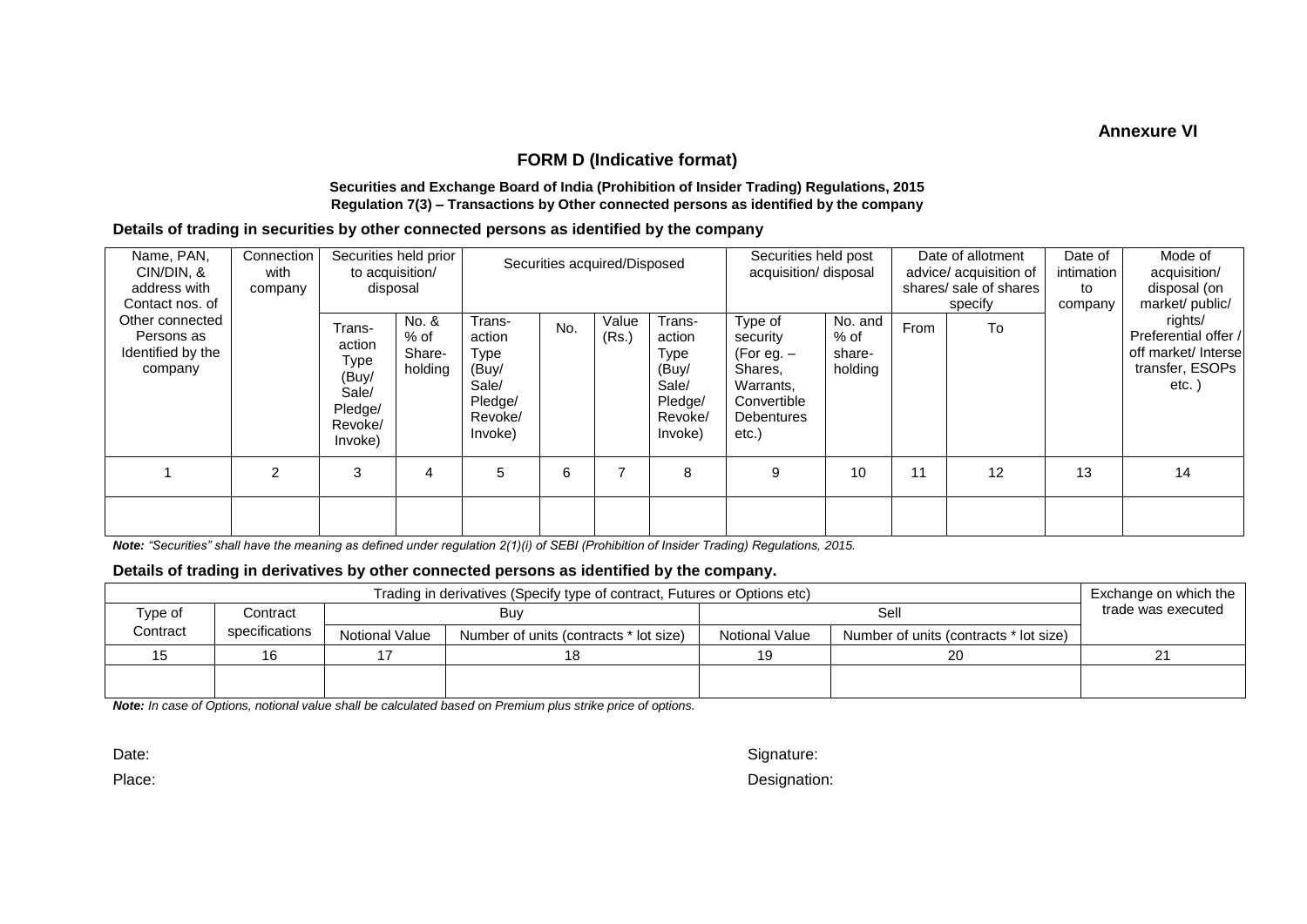#### **ANNEXURE VII**

(See Clause 10.2 of ICCL Code of Conduct to regulate, monitor and report trading by Designated

Persons)

### **APPLICATION FOR TRADING PLAN**

design and the contract of the contract of the Date:

To:

The Compliance Officer India Cements Capital Ltd. "Dhun Building" ,827, Anna Salai, Chennai – 600 002.

Dear Sir,

### **APPLICATION FOR TRADING PLAN FOR DEALING IN SECURITIES OF THE COMPANY**

Pursuant to the provisions of SEBI (Prohibition of Insider Trading) Regulations, 2015 and the ICCL Code of Conduct to regulate, monitor and report trading by Designated Persons, I seek approval for trading plan in \_\_\_\_\_\_\_\_\_\_\_ Securities of India Cements Capital Limited as per the details given below:

Name of Director / KMP /

Designated Employee / Support Staff / **:** \_\_\_\_\_\_\_\_\_\_\_\_\_\_\_\_\_\_\_\_\_\_\_\_\_\_\_\_\_

Auditor/ Designated Person/

Connected Person

EMP No. **:** \_\_\_\_\_\_\_\_\_\_\_\_\_\_\_\_\_ Designation : \_\_\_\_\_\_\_\_\_\_\_\_\_\_\_\_\_\_\_\_\_\_\_

Department **:** \_\_\_\_\_\_\_\_\_\_\_\_\_ Location : \_\_\_\_\_\_\_\_\_\_\_\_\_\_\_\_\_\_\_\_\_

| SI.<br>No. | No. of<br><b>Securities</b><br>held<br>(including<br>that of the<br>immediate<br>relative<br>as on<br>the date of<br>application) | Folio No.<br>/DPID&<br>Client ID | Nature of<br>new<br>transaction<br>tor<br>which<br>approval<br>is sought | of<br>Securities<br>to be<br>dealt | Estimate Estimated<br>d number considerati<br>on<br>value | Whether<br>proposed<br>transaction<br>under self<br>name or by<br>immediate<br>relative | Name of<br>the<br>Immediate<br>relative,<br>if the<br>transaction<br>İS<br>made by<br>Immediate | Proposed<br>Date<br>οf<br>Trades/<br>Date of<br>allotment | Previous<br>approval<br>no.<br>and date<br>οt<br>purchase/<br>allotment |
|------------|-----------------------------------------------------------------------------------------------------------------------------------|----------------------------------|--------------------------------------------------------------------------|------------------------------------|-----------------------------------------------------------|-----------------------------------------------------------------------------------------|-------------------------------------------------------------------------------------------------|-----------------------------------------------------------|-------------------------------------------------------------------------|
|            |                                                                                                                                   |                                  |                                                                          |                                    |                                                           |                                                                                         | Relatives                                                                                       |                                                           |                                                                         |

Signature: \_\_\_\_\_\_\_\_\_\_\_\_\_\_\_\_\_\_\_\_\_\_\_\_\_\_\_\_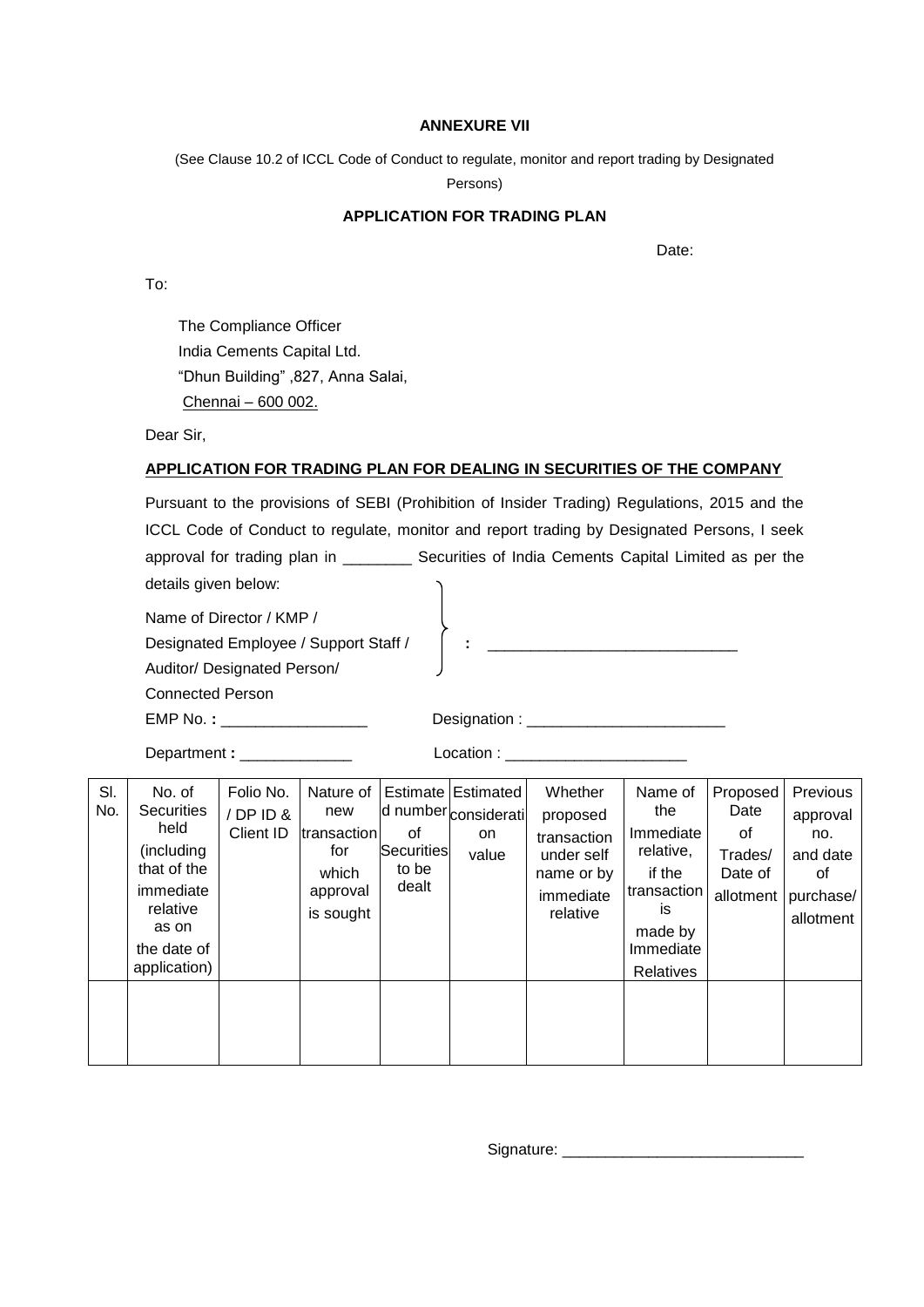#### **UNDERTAKING**

In this connection I solemnly confirm and declare that:

- a) I and my immediate relatives do not have any access or have not received "Unpublished Price Sensitive Information" upto the time of signing this Undertaking.
- b) The trading plan once approved shall be irrevocable and I shall mandatorily implement the plan, without being entitled to either deviate from it or to execute any trade in the securities outside the scope of the trading plan.
- c) The implementation of the trading plan shall not be commenced if any unpublished price sensitive information in my possession at the time of the formulation of the plan has not become generally available at the time of the commencement of implementation.
- (d) I have not contravened the ICCL Code of Conduct to regulate, monitor and report trading by Designated Persons and Code of Corporate Disclosure Practices as notified by the Company from time to time.
- (e) I shall adhere to the ICCL Code.
- (f) I am aware that, I shall be liable to face penal consequences as set forth in the ICCL Code including disciplinary action under the Code of the Company, in case the above declarations are found to be misleading or incorrect at any time.
- g) I have made full and true disclosure in the matter.

Pre-clearance for Trading Plan, may kindly be accorded in terms of provisions of the ICCL Code of Conduct to regulate, monitor and report trading by Designated Persons.

Yours faithfully,

Signature :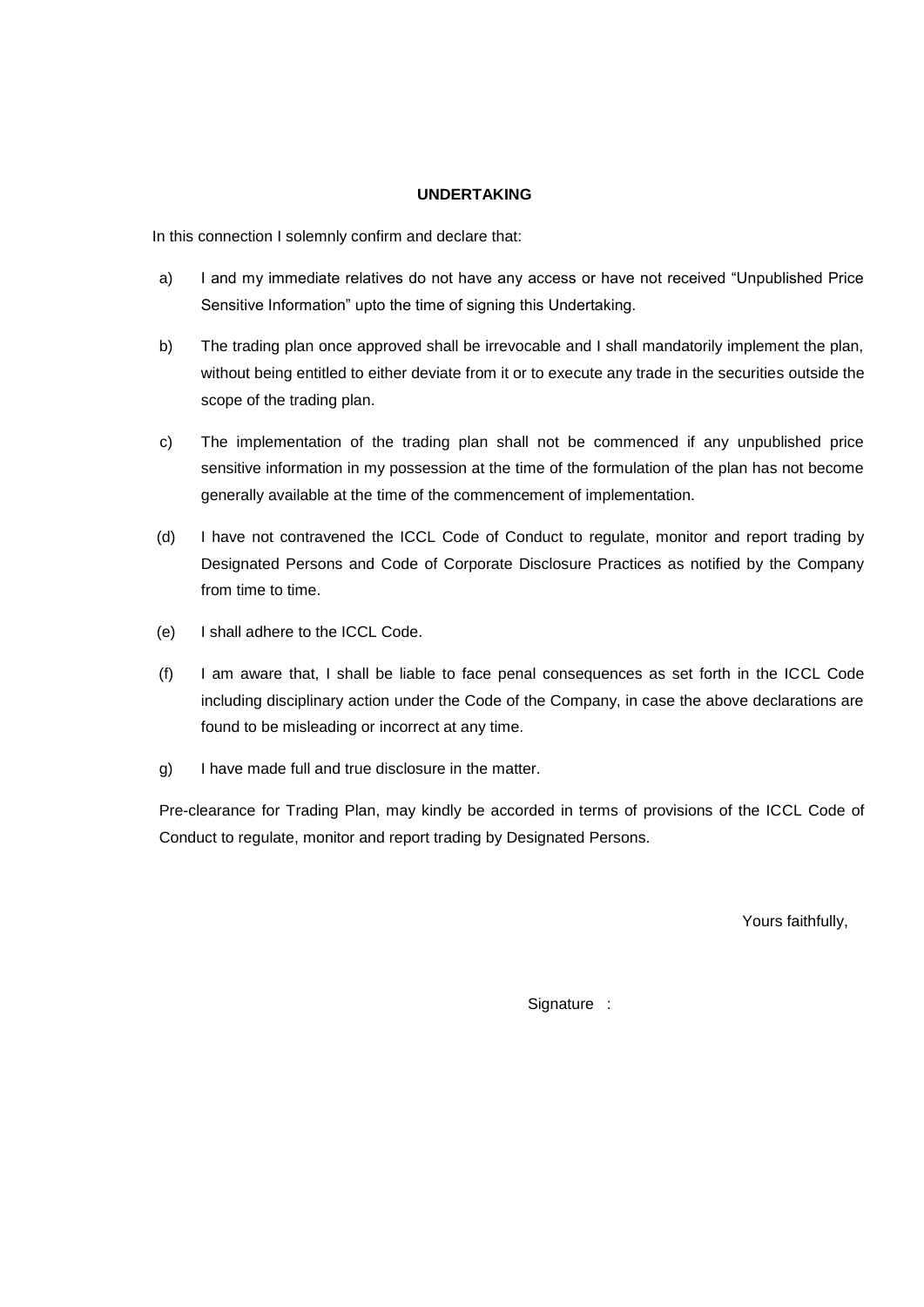#### **ANNEXURE VIII**

(See Clause 10.7 of ICCL Code of Conduct to regulate, monitor and report trading by Designated

Persons)

### **LETTER OF INTIMATION OF FOR TRADING PLAN**

Date:

To:

Name :

Designation :

EMP No. :

Dear Sir / Madam,

### **Sub.: Trading Plan for dealing in securities of the Company.**

This is with reference to your Application and Undertaking for Trading Plan dated endlease be informed that you are hereby authorised/ not authorised to undertake the transaction(s) as detailed in your said application for approval of Trading Plan

Trading Plan shall be irrevocable and you have to mandatorily implement the plan, without being entitled to either deviate from it or to execute any trade in the securities outside the scope of the trading plan.

This approval is being issued to you based on the various declarations, representations and warranties made by you in your said application.

Further, you are required to file the details of the executed transactions (in Annexure IV) within 2 trading days from the date of transaction/deal.

In this regard, we request you to comply Clause 10 of the ICCL Code of Conduct to regulate, monitor and report trading by Designated Persons.

The aforesaid approval is also subject to other restrictions stipulated in the ICCL Code & Securities and Exchange Board of India (Prohibition of Insider Trading) Regulations, 2015.

Thanking you,

Yours faithfully, For **INDIA CEMENTS CAPITAL LIMITED** 

**COMPLIANCE OFFICER**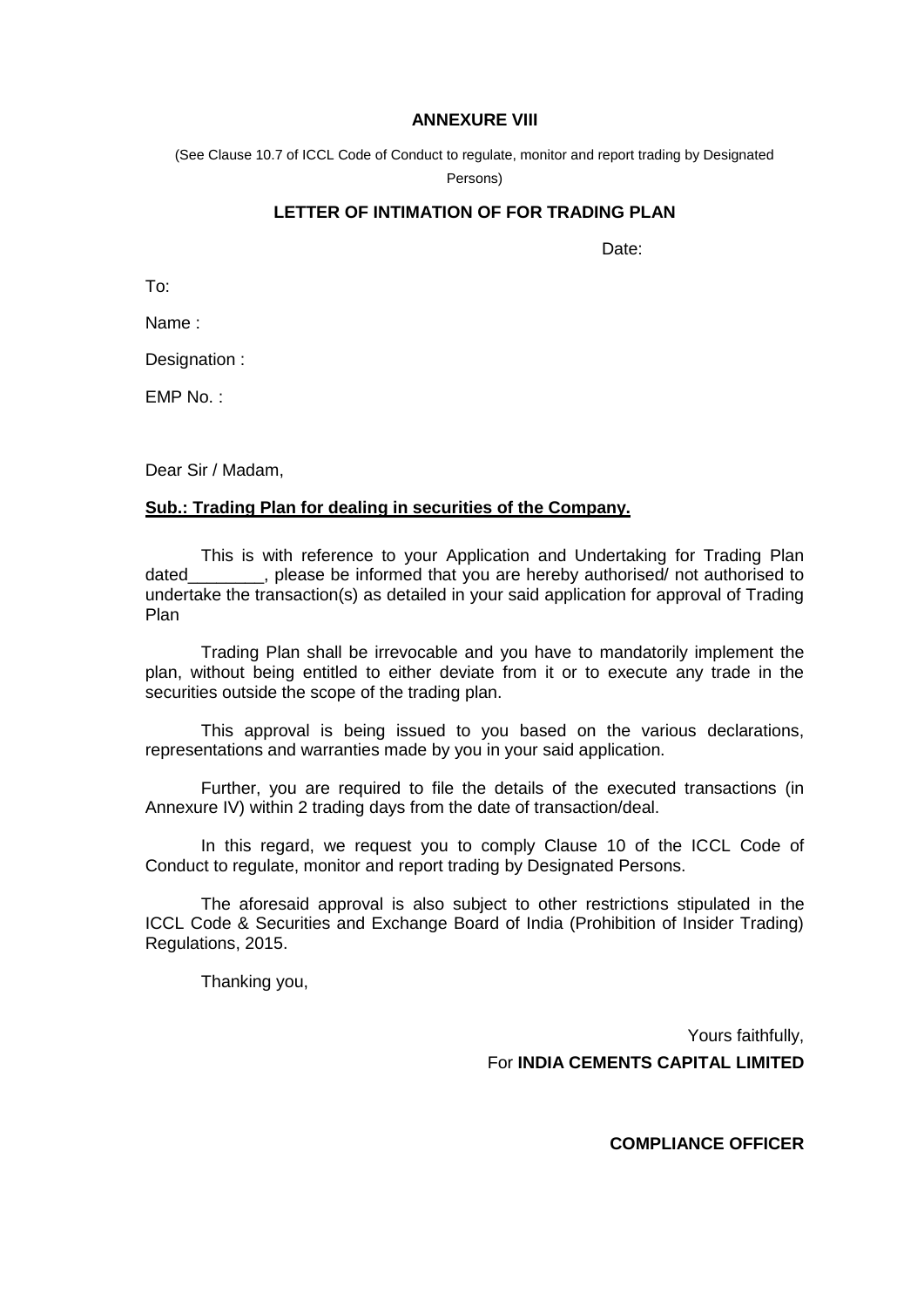#### **ANNEXURE IX**

(See Clause 12 of ICCL Code of Conduct to regulate, monitor and report trading by Designated Persons)

#### **ANNUAL DISCLOSURE**

design and the contract of the contract of the Date:

To:

The Compliance Officer India Cements Capital Ltd. "Dhun Building" ,827, Anna Salai, Chennai – 600 002.

Dear Sir,

# **Sub.: Annual Disclosure under SEBI (Prohibition of Insider Trading) Regulations, 2015 read with the ICCL Code of Conduct to regulate, monitor and report trading by Designated Persons**

1) Details of Designated Persons:

| Name of Director / KMP /<br>Designated Employee /<br>Support Staff / Auditor/<br>Designated Person/<br><b>Connected Person</b> | <b>Permanent Account</b><br>Number | Phone Number (s) | Mobile<br>Number (s) |
|--------------------------------------------------------------------------------------------------------------------------------|------------------------------------|------------------|----------------------|
|                                                                                                                                |                                    |                  |                      |

2) Details of immediate relatives:

| SI.<br>No. | Name of the Relative | Relationship | Permanent<br>Account<br>Number | Phone<br>Number<br>(s) | Mobile<br>Number (s) |
|------------|----------------------|--------------|--------------------------------|------------------------|----------------------|
|            |                      |              |                                |                        |                      |

Note: "Immediate Relative" means a spouse of a person, and includes parent, sibling, and child of such person or of the spouse, any of whom is either dependent financially on such person, or consults such person in taking decisions relating to trading in securities.

#### 3) Name of persons with whom I share material financial relationship:

| SI. No. | Name of the Person | <b>Permanent Account</b><br>Number | Phone<br>Number (s) | Mobile<br>Number (s) |
|---------|--------------------|------------------------------------|---------------------|----------------------|
|         |                    |                                    |                     |                      |

Note : the term "material financial relationship" shall mean a relationship in which one person is a recipient of any kind of payment such as by way of a loan or gift during the immediately preceding twelve months, equivalent to at least 25% of such payer's annual income but shall exclude relationships in which the payment is based on arm's length transactions.

I hereby state that the information provided herein above is true to the best of my knowledge. I also undertake to provide this disclosure, whenever there is a change in the information provided herein above.

Yours faithfully,

Signature :

Name

Designation:

EMP No. :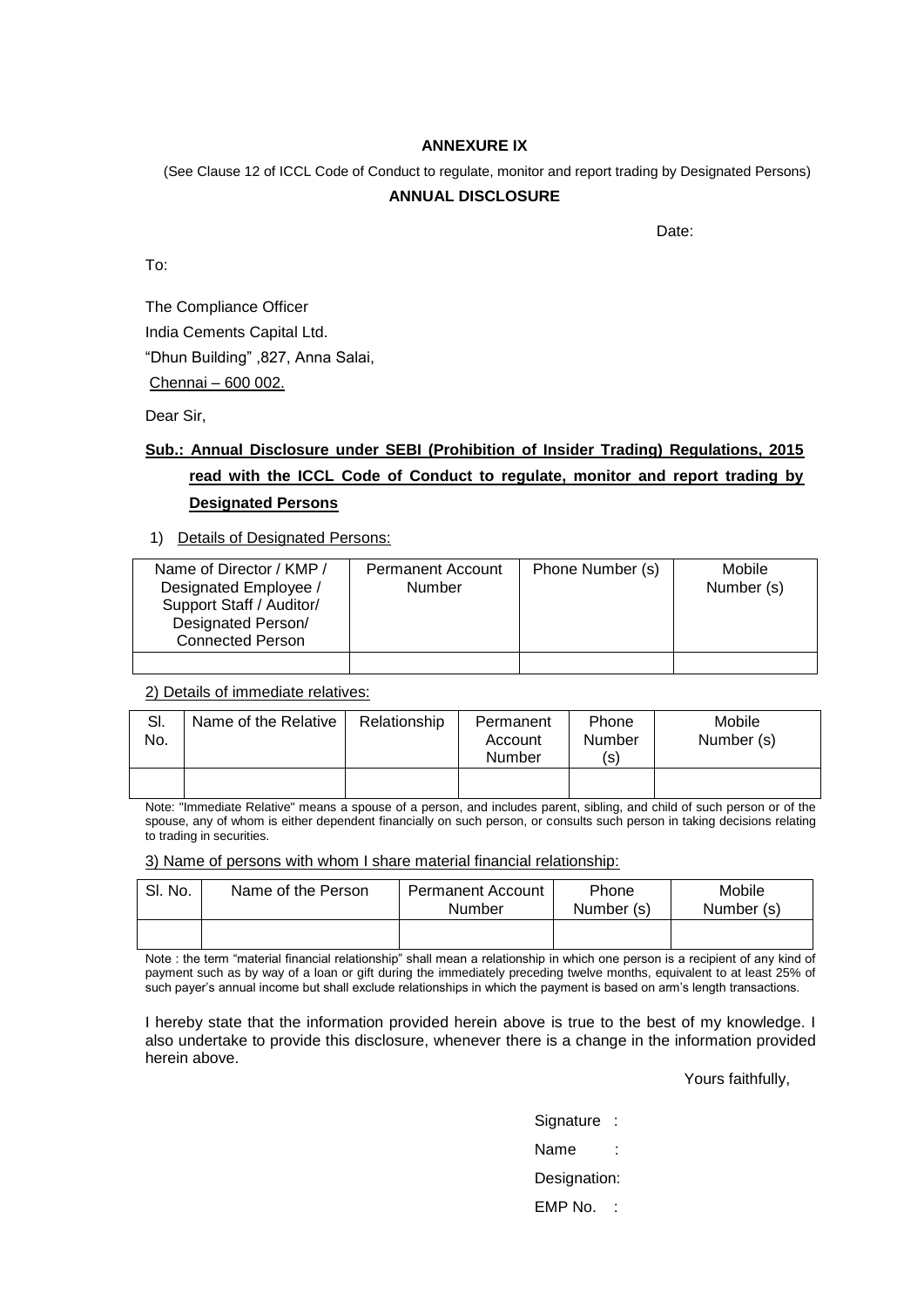#### **ANNEXURE X**

(See Clause 12 of ICCL Code of Conduct to regulate, monitor and report trading by Designated Persons)

#### **ONE TIME DISCLOSURE**

discussion of the contract of the contract of the contract of the Date:

To:

The Compliance Officer India Cements Capital Ltd. "Dhun Building" ,827, Anna Salai, Chennai – 600 002.

Dear Sir,

# **Sub.: One time disclosure under SEBI (Prohibition of Insider Trading) Regulations, 2015 read with the ICCL Code of Conduct to regulate, monitor and report trading by Designated Persons**

### 1) Educational institution details of Designated Persons:

| Name of Director / KMP /<br>Designated Employee /<br>Support Staff / Auditor/<br>Designated Person/<br><b>Connected Person</b> | Qualification | Name of the Educational<br>institution | Year of<br>Passing |
|--------------------------------------------------------------------------------------------------------------------------------|---------------|----------------------------------------|--------------------|
|                                                                                                                                |               |                                        |                    |
|                                                                                                                                |               |                                        |                    |
|                                                                                                                                |               |                                        |                    |

### 2) Past Employer details of Designated Persons:

| SI.<br>No. | Name of the Company | Address | Period of Employment |     |
|------------|---------------------|---------|----------------------|-----|
|            |                     |         | From                 | ח ו |
|            |                     |         |                      |     |
|            |                     |         |                      |     |

I hereby state that the information provided herein above is true to the best of my knowledge.

Yours faithfully,

Signature : Name :

Designation:

EMP No. :